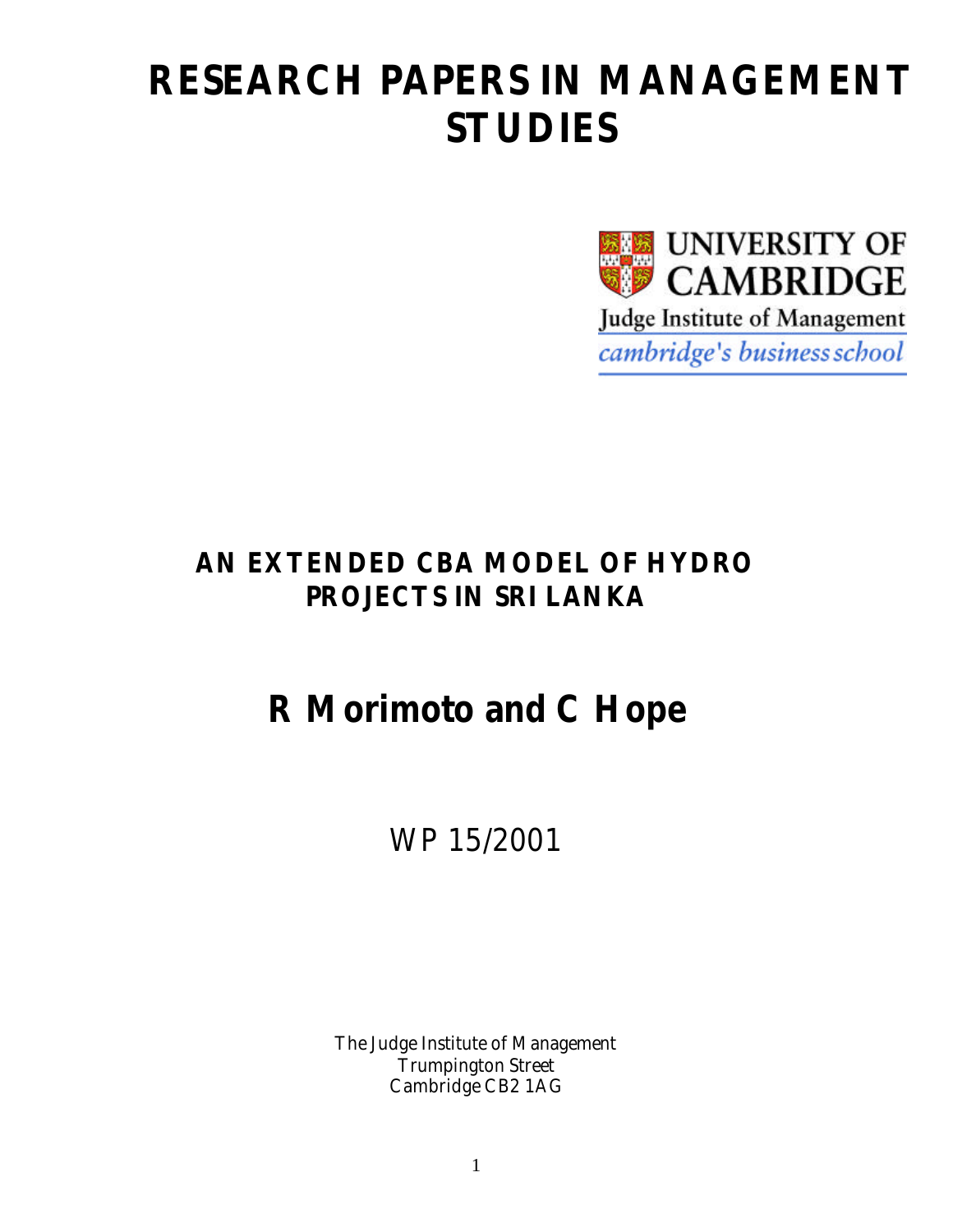# **An extended CBA model of hydro projects in Sri Lanka**

## **Risako Morimoto and Chris Hope**

#### **Abstract.**

This paper introduces an extended cost benefit analysis (CBA) model for the analysis of hydro projects, which includes social and environmental as well as economic aspects. A distinct feature of this CBA model is its treatment of uncertainty. The model treats uncertain inputs by specifying them as probability distributions. This feature is particularly necessary when trying to include social and environmental effects that are often less well known than engineering costs and economic benefits. A proposed hydro project in Sri Lanka is used as a case study. The impact of different discount rates on the project's value is also examined.

**Key words:** cost benefit analysis, dam, hydro power, Sri Lanka, sustainable development, uncertainty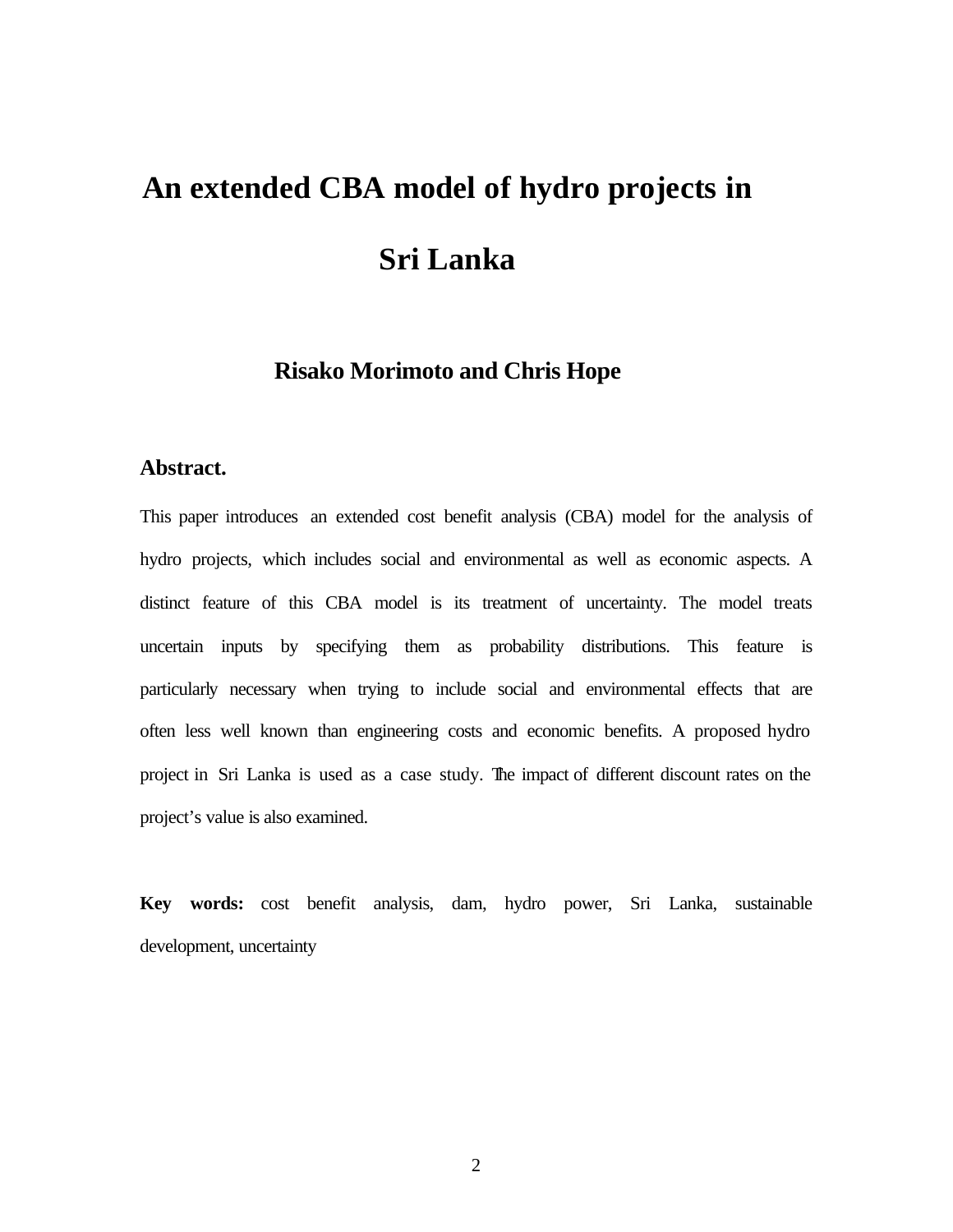## **1. Introduction**

The three main aims of sustainable development are to improve economic, environmental and social conditions (Munasinghe 1993). However, traditional cost benefit analysis (CBA) often excludes or downplays environmental and social effects (Wang 1993). This paper introduces a CBA model that includes both environmental and social aspects for a proposed hydro project.

A distinct feature of this CBA model is its treatment of uncertainty. Computing an output value based on only one single value for uncertain inputs may not lead to a defensible result. Therefore, a range of possible outcomes (an approximate probabilistic distribution for each model output) is obtained by running the model repeatedly with random sampling of uncertain input values. This feature is particularly necessary when trying to include social and environmental effects that are often less well known than engineering costs and economic benefits.

This paper also looks at the importance of discount rates. According to economic growth theory, the discount rate is a function of economic and population growth rates, which are highly variable in the long term (Plambeck and Hope 1996). Since hydro projects have a long time horizon, a range of regional and time specific variable discount rates as well as the more usual fixed discount rates are used in this paper.

A proposed large hydro project, the Upper Kotmale Hydro Project (UKHP) in Sri Lanka is used as a case study. The Net Present Value (NPV) of the project is calculated under a range of assumptions. The main inputs which have significant impacts on the NPV are identified.

3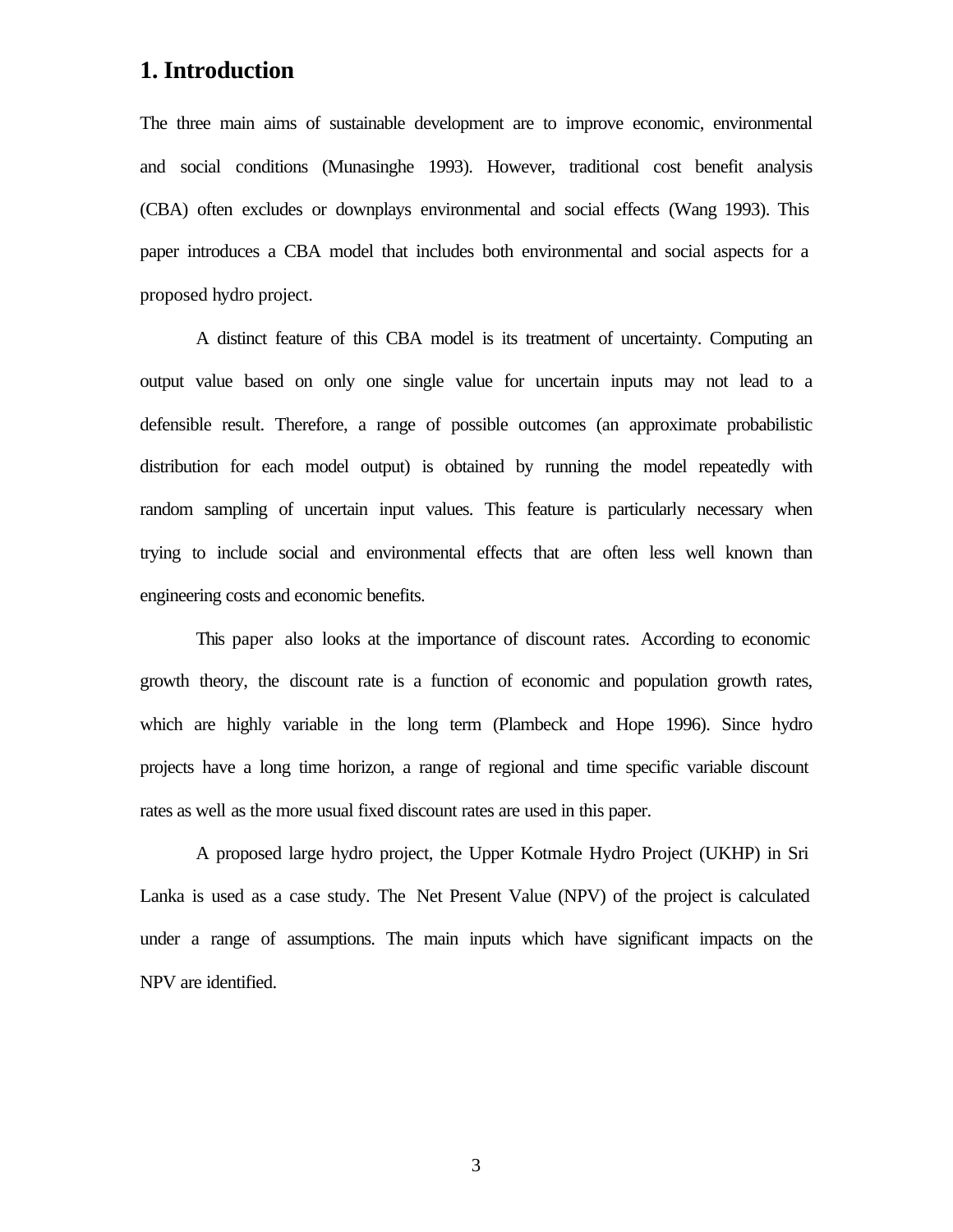### **2. An extended CBA model**

Large-scale dam construction involves numerous complex social, environmental and economic effects. However, most published case studies concentrate on only one or two major ones (Winpenny 1991). The poor social and environmental record of large dams has also been widely discussed for several decades (Thomas and Adams 1999; Farvan and Milton 1973; Ackerman et al. 1973; Goldsmith and Hildyard 1984). Traditional CBA does not usually include environmental and social effects, as they are difficult to measure and to value (Sullivan 1995). The lack of consideration of the environmental and social costs of large dams in economic terms implies that a good measure of the social profitability of projects remains elusive (WCD 2000).

A defensible CBA also has to deal with the uncertainties associated with a project. For example, technological problems which may occur in the future, possible environmental impacts, or delays in the construction period. Previous studies have often reached over-optimistic conclusions by failing to consider uncertainty (Winpenny 1991). The model introduced in this paper overcomes these problems by using probability distributions of all of important inputs to calculate a probability distribution of NPV. This method identifies which inputs have the greatest effect on the NPV of the project.

#### **2.1. Case study: The Upper Kotmale Hydro Project in Sri Lanka**

Hydropower plays an important role in many developing countries. Sri Lanka is highly dependent on hydropower, which provided more than 90% of the total electricity production over the period 1894-1993 (CEB 1994a). The total hydropower capacity and the average annual electricity generation are 1100 MW and 3800 GWh respectively in 1999 (CEB 1999). Historically, Sri Lanka is afflicted by severe droughts about every 4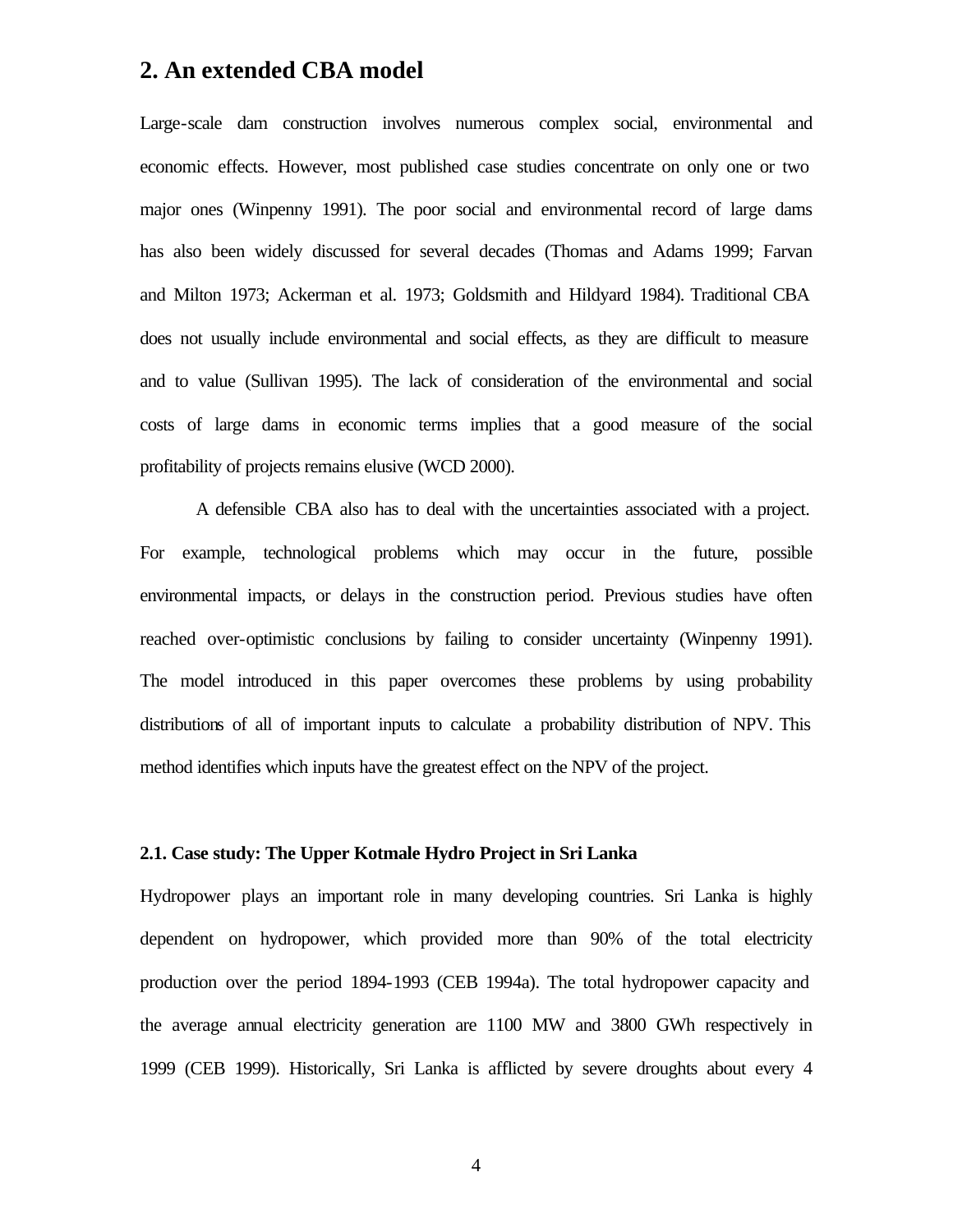years, which cause significant damage to its economy. Thus, thermal power plants comprising oil, steam, gas and diesel turbines were developed between 1962-1984 with a total installed capacity of 250 MW (CEB 1994a), which had risen to 460 MW by 1999 (CEB 1999). They operate mainly during the dry season as a supplementary source, since Sri Lanka has no resources of fossil fuels. Today, Sri Lanka, like many developing countries, is experiencing severe power shortage problems because of the high electricity demand caused by its rapid economic growth. The annual growth rate of electricity demand was about 12.6 %, and the annual national economic growth rate was about 6.5 % in 1997 (CEB 1999). The UKHP is proposed in order to lessen these serious power shortages. The UKHP is planned to be constructed over a 5-year period, beginning in 2001, and to have a capacity of 150 MW. The dam will be located upstream of the existing Kotmale reservoir.

The CBA model in this study includes the following major issues and excludes other minor ones in order to make the model simple and easy to understand. The main benefits of constructing the UKHP are as follows:

First, the utilization of indigenous and renewable energy sources such as hydropower is generally considered to be good for the environment. To replace the planned amount of annual power generation by the UKHP (532 GWh), coal power and gas turbines would have to generate approximately 520 GWh and 12 GWh of energy respectively (CEB 1994a). These alternative technologies are more likely to cause air pollution.

Second, the electricity supply from the project is expected to make a great contribution to the country's economic growth, since alternative sources of power generation may actually not be available.

5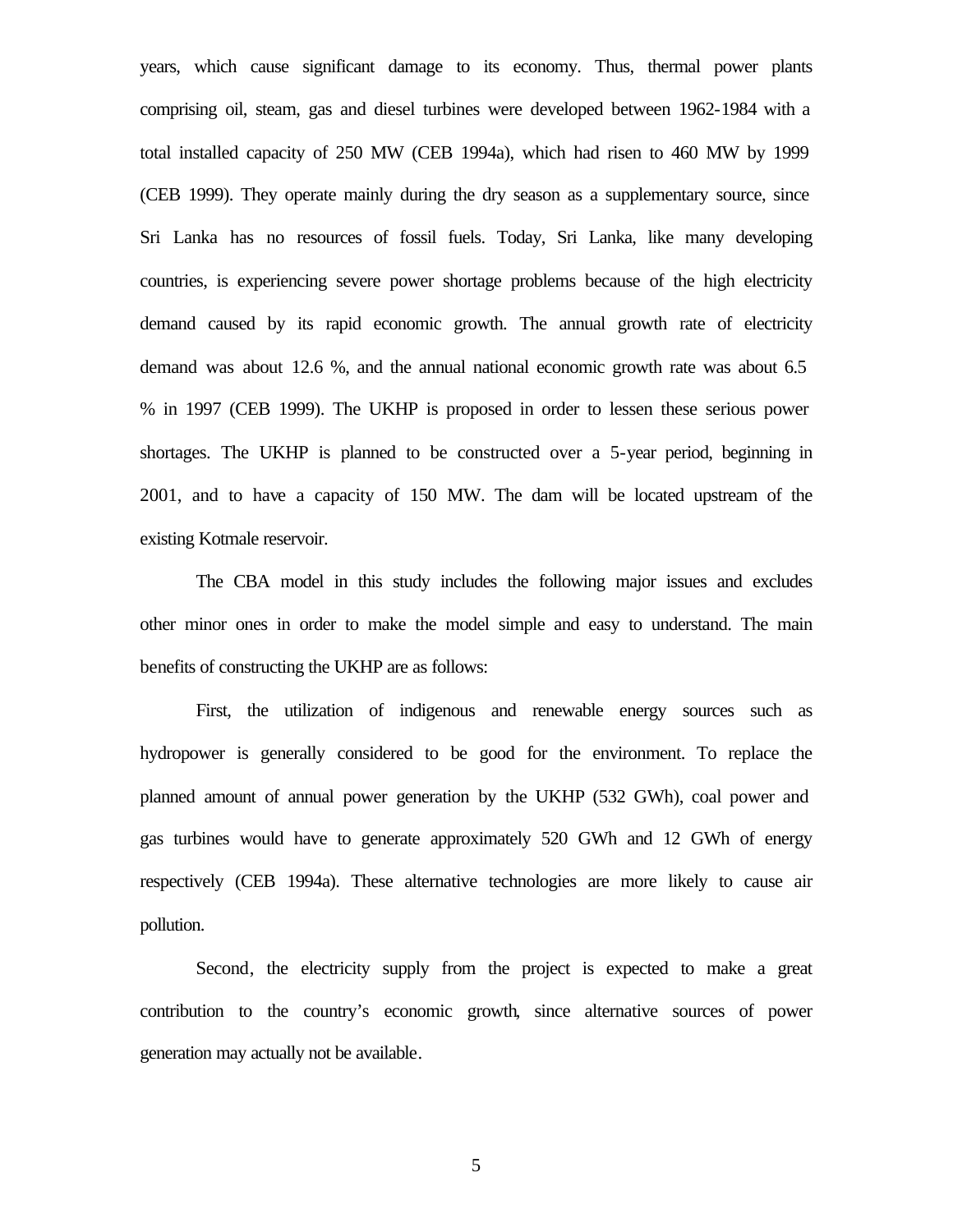There are also the following major costs associated with the project apart from the construction, maintenance and operation costs:

First is a large resettlement cost including compensation and development  $costs<sup>1</sup>$ .

Second, an aesthetic loss due to reduction in water flow over the five major waterfalls, Devon, St Clair, Pundal Oya, Puna and Ramboda. This is likely to cause a loss in tourism revenue in the project area, as there is a significant dependence on the waterfalls for tourism.

Third, economic losses due to the inundation of land mainly used for tea production $2$ .

Fourth, possible accident costs since dam projects often involve several accidents during construction as well as during operation and maintenance, which may lead to deaths or injuries of workers.

Fifth, a sedimentation problem may arise, which would lower power generation as a result of the reduction in the effective storage ability of the dam.

Table I lists all the variables used in the extended CBA model to incorporate these costs and benefits, and their descriptions. The detailed equations for each variable will be found in Appendix A-I.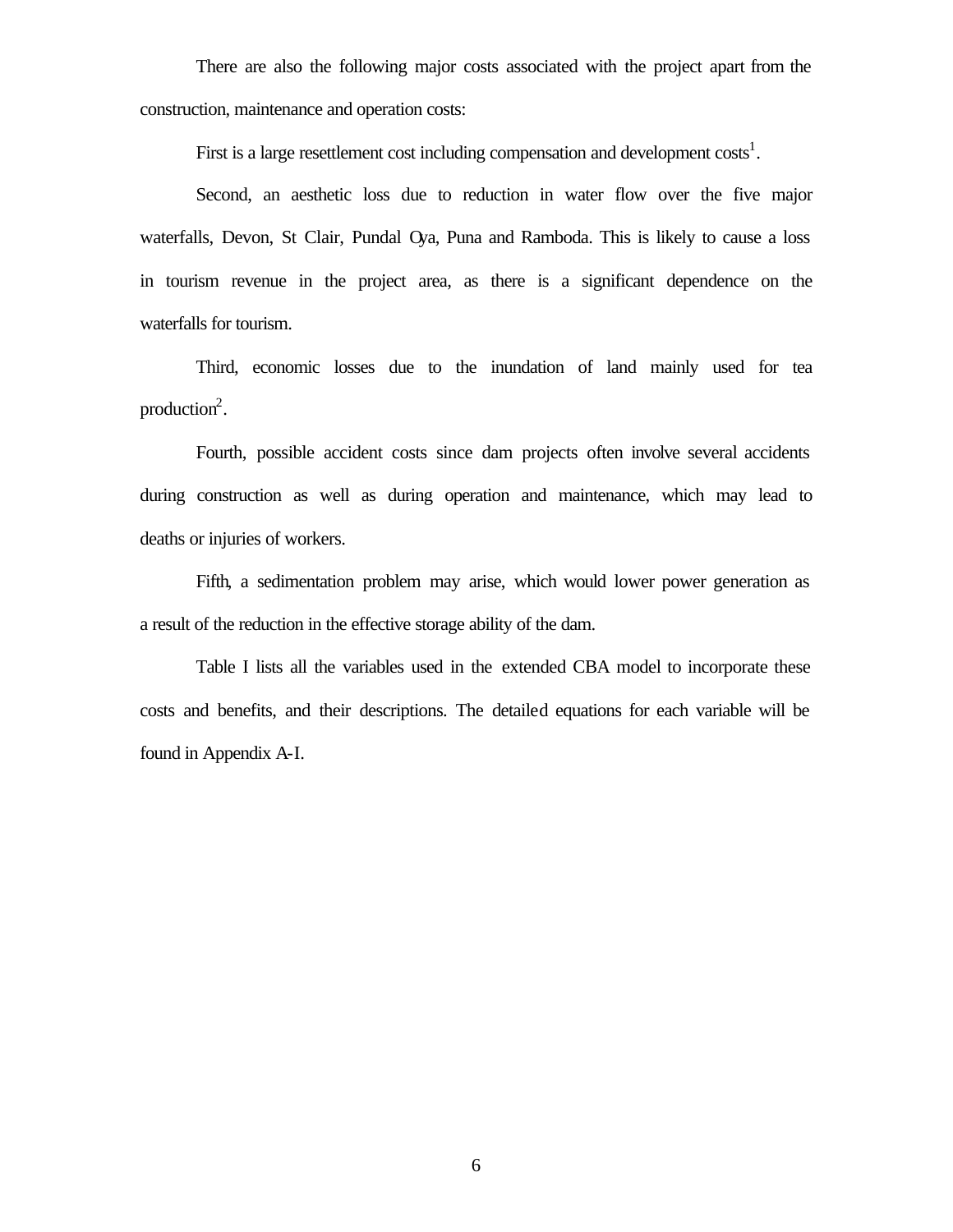### *Table I.* **Variables used in the extended CBA model.**

| Variable                                       | Description                                                                                                                                                                                                                                                                                                                      |
|------------------------------------------------|----------------------------------------------------------------------------------------------------------------------------------------------------------------------------------------------------------------------------------------------------------------------------------------------------------------------------------|
| PG (power generation)                          | The benefit of a supply of hydro electricity is calculated<br>by multiplying the quantity of electricity generated by<br>the price of electricity. A possible reduction in the value<br>of electricity generated due to sedimentation, and<br>changes in electricity prices, are also included in the<br>equation <sup>3</sup> . |
| CP (clean power)                               | The environmental benefit of avoiding damage from air<br>pollution when generating an equivalent amount of<br>power by the best alternative generation technology (a<br>combination of coal power and gas turbines). This<br>benefit will occur during the time when an alternative<br>power generation technology is available. |
| EG (economic growth)                           | The benefit of economic growth facilitated by an assured<br>power supply is expressed as avoided economic losses<br>from power shortages. This benefit will occur during the<br>time when an alternative power generation technology is<br>not available.                                                                        |
| CC (construction cost)                         | Construction costs of the power station and transmission<br>facilities                                                                                                                                                                                                                                                           |
| OM (operation and maintenance cost)            | O&M costs for running the hydropower station                                                                                                                                                                                                                                                                                     |
| RE (resettlement cost)                         | Compensation to individuals and for development such<br>as new houses and infrastructure                                                                                                                                                                                                                                         |
| IN (economic losses due to inundation of land) | Economic losses due to inundation is expressed by the<br>financial value of lost land                                                                                                                                                                                                                                            |
| $LT$ (losses in tourism revenue)               | Losses in tourism revenue as a result of reduced<br>aesthetic value of the waterfalls                                                                                                                                                                                                                                            |
| AC (accident cost)                             | Accident costs during construction and O&M are<br>calculated by multiplying the estimated number of<br>deaths and injuries due to the project by the economic<br>value of deaths and injuries.                                                                                                                                   |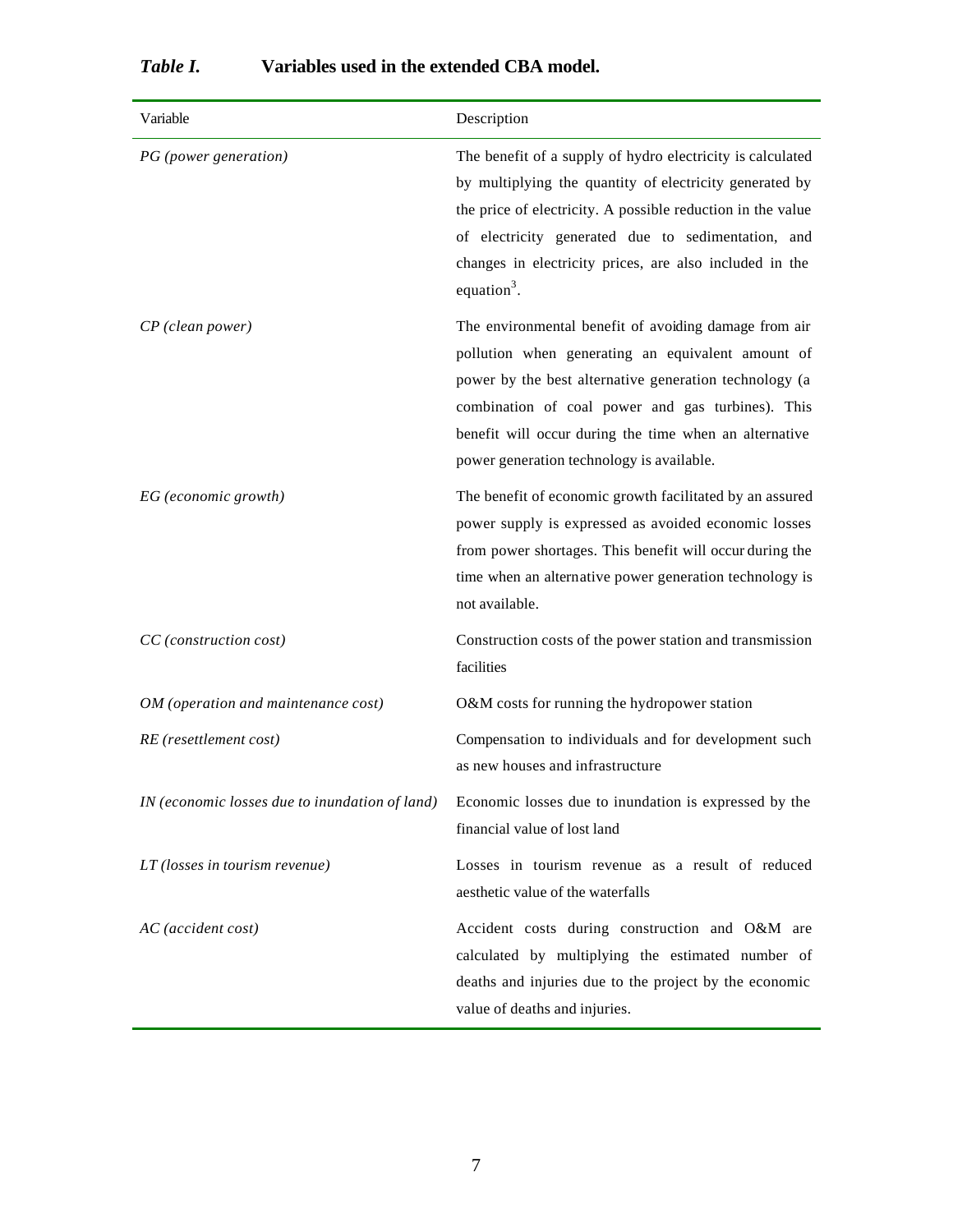#### **2.2. Treatment of input uncertainty**

This study treats uncertainty in input parameters by running the model probabilistically. Table II shows the main input parameters in the model. The rest of the parameters are found in Table A-I in Appendix. The uncertain input parameters used in this study are represented by the distributions as listed in Table III for the main parameters, and in Table AI in Appendix for the rest of the parameters. Repeated runs of the model obtain a probability distribution of possible outcomes. Of course, many of the values in Table III and table A-I are tentative and open to criticism, but they represent our best attempts to extract information from the literature and other sources in its present state, and are greatly preferable to ignoring the issue of uncertainty by using single values for inputs that are in reality not well known.

*Table II* **Main input parameters and descriptions**

| Parameter      | Units   | Description                                                                                                               |
|----------------|---------|---------------------------------------------------------------------------------------------------------------------------|
| EO             | Rs/MWh  | Initial expected increase in economic output due to increased power supply                                                |
| ε              |         | Proportional reduction in annual number of tourists                                                                       |
| P <sub>0</sub> |         | Initial proportion of time during which an alternative power generation is<br>unavailable                                 |
| φ              |         | Annual rate of decrease in proportion of time during which an alternative power<br>generation technology is not available |
| NT             | Persons | Annual number of tourists visiting the dam site in absence of the dam                                                     |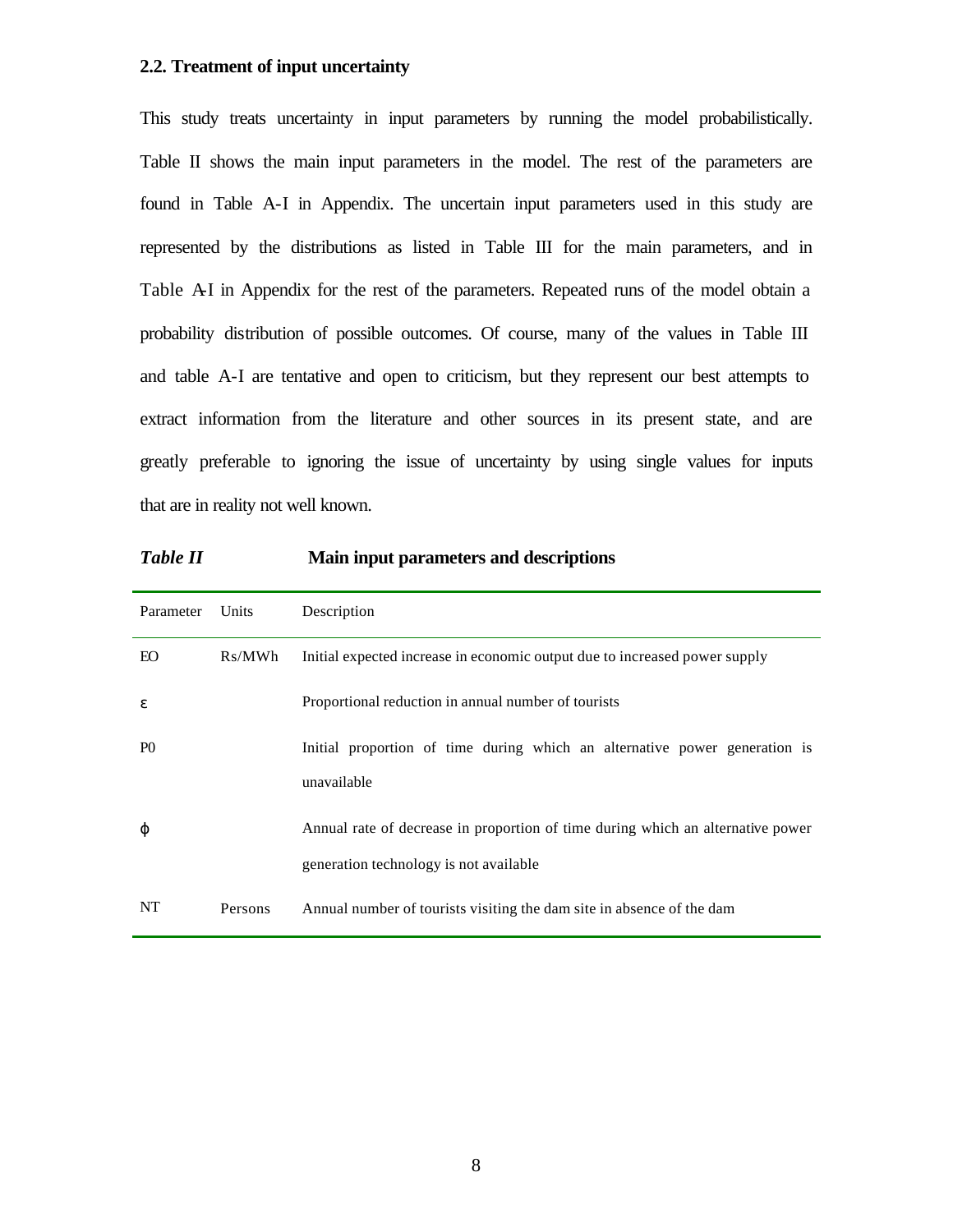| Parameter <sup>5</sup> | Minimum value      | Most likely value   | Maximum value         |
|------------------------|--------------------|---------------------|-----------------------|
| <b>EO</b>              | $10000^a$          | 26000 <sup>b</sup>  | $118500^{\circ}$      |
| ε                      | 0 <sup>d</sup>     | 0.6 <sup>e</sup>    | 0.9 <sup>f</sup>      |
| P <sub>0</sub>         | 0.1 <sup>g</sup>   | $0.5^{\rm h}$       | $0.9^{\mathrm{i}}$    |
| φ                      | $0.04^{j}$         | $0.05^{\rm k}$      | $0.14^{1}$            |
| <b>NT</b>              | 80000 <sup>m</sup> | 100000 <sup>n</sup> | $200000$ <sup>o</sup> |

*Table III***.****Main parameter values<sup>4</sup>**

Notes: <sup>a</sup> The estimated losses to the Sri Lankan economy for energy not served in 1990 prices (CEB 1994a); <sup>b</sup> The updated figure for the above cost of energy not served in 1998 prices (CEB 1999);  $\textdegree$  In China, each kWh of power shortage results in a loss of economic output of \$0.38-1.5 (MOF 1990);  $\textsuperscript{d}$  Assuming the loss of waterfalls aesthetics does not affect tourism in the area at all since tourists can visit other attractions in the area;  $e$  This figure is a rate of decrease in number of tourists after the terrorist attack in Colombo  $\&$ Kandy during the 1<sup>st</sup> quarter of 1998. Source: CBSL (2000); <sup>f</sup> Assuming majority of tourists only visit the dam site to see the waterfalls; <sup>g</sup> The 1991 drought in Sri Lanka caused power cuts for about 1.5 months. i.e., P0=1.5/12=0.1 (De Silva 1992);  $^h$  The most recent droughts in Sri Lanka occurred in 1996, which caused power cuts for approximately 6 months. i.e., P0=6/12=0.5 (CEB); <sup>i</sup> Kenya has a similar power generation system to Sri Lanka. Kenya introduced power cuts in September 1999 due to serious droughts and lasted for one year<sup>6</sup>. i.e., 12/12=1. This value could be justified since to build an alternative power generation plant in a year would be difficult. This is because, for example, plans of building thermal power plants in Sri Lanka are often postponed as a result of environmentalist group protests. A more modest figure of 0.9 is used in this study as the value seems slightly too high; <sup>j</sup> The electrification rate in Sri Lanka is likely to be increased by 28% within 7 years (1999-2005). Thus, an annual rate of decrease in EO is assumed to be  $28/7=4\%$  (CEB 1999); <sup>k</sup> The CEB intends to increase the electrification rate in Sri Lanka by 38% within 7 years (1999-2005) Thus, an annual rate of decrease in EO is assumed to be  $38/7=5\%$  (CEB 1999); <sup>1</sup> Positive impacts of an increased electricity supply due to the UKHP on economic growth decrease, as power shortage problems become less serious. The estimated energy deficits in a driest condition in 1999 and 2000 are 470GWh and 404GWh respectively. Therefore, The power shortage problem is becoming less serious at the rate of 14% per annum (CEB 1999);  $<sup>m</sup>$  Assuming 20% less than the most likely value, as</sup> number of foreign tourists in Sri Lanka is decreasing due to political instability; <sup>n</sup> Average number of tourists visiting the dam site (CEB 1994a); <sup>o</sup> Assuming the number could double in the absence of the dam, as the project area is one of the most popular places for tourists, both domestic and foreign.

#### **2.3. Results**

A simulation with 10000 iterations was run. Figure 1 is a graphical presentation of the mean values for the nine variables described in Table I in each year (these are values for the year in question, not present values which are shown in Figure 2). Figure 1 shows that CC (construction cost) has a large negative impact just for a short period, i.e., during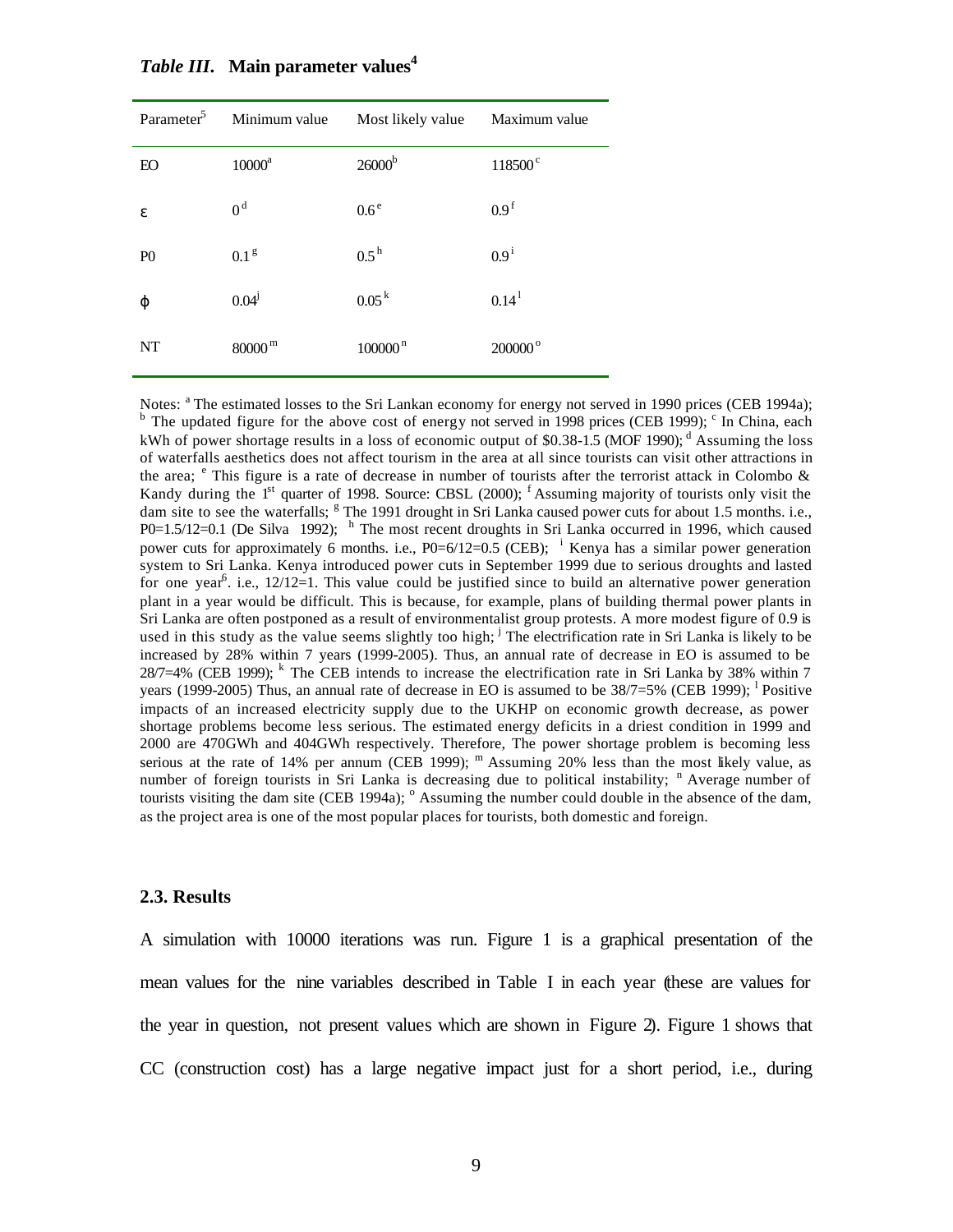construction. EG (economic growth) is the most significant benefit in the early years of operation, but it declines over time as alternative power supplies become more available. The other prominent variables are PG (power generation) which has continuing positive impact; and LT (loss in tourism) which has a long-term negative impact. The impacts of CP (clean power), OM (O & M cost), RE (resettlement cost), and AC (accident cost) are not as large. IN (inundation cost) is negligible as the inundated area is not large, nor agriculturally valuable.

Figure 2 shows the present value of mean values for these 9 variables at a 5% annual discount rate. Both costs and benefits are discounted away and tend towards zero after the first 40 years or so. The mean value of the NPV at a 5% discount rate at year 70 is 18 billion Rs.



*Figure 1.* **Mean values for the nine variables of Table 1 by year.**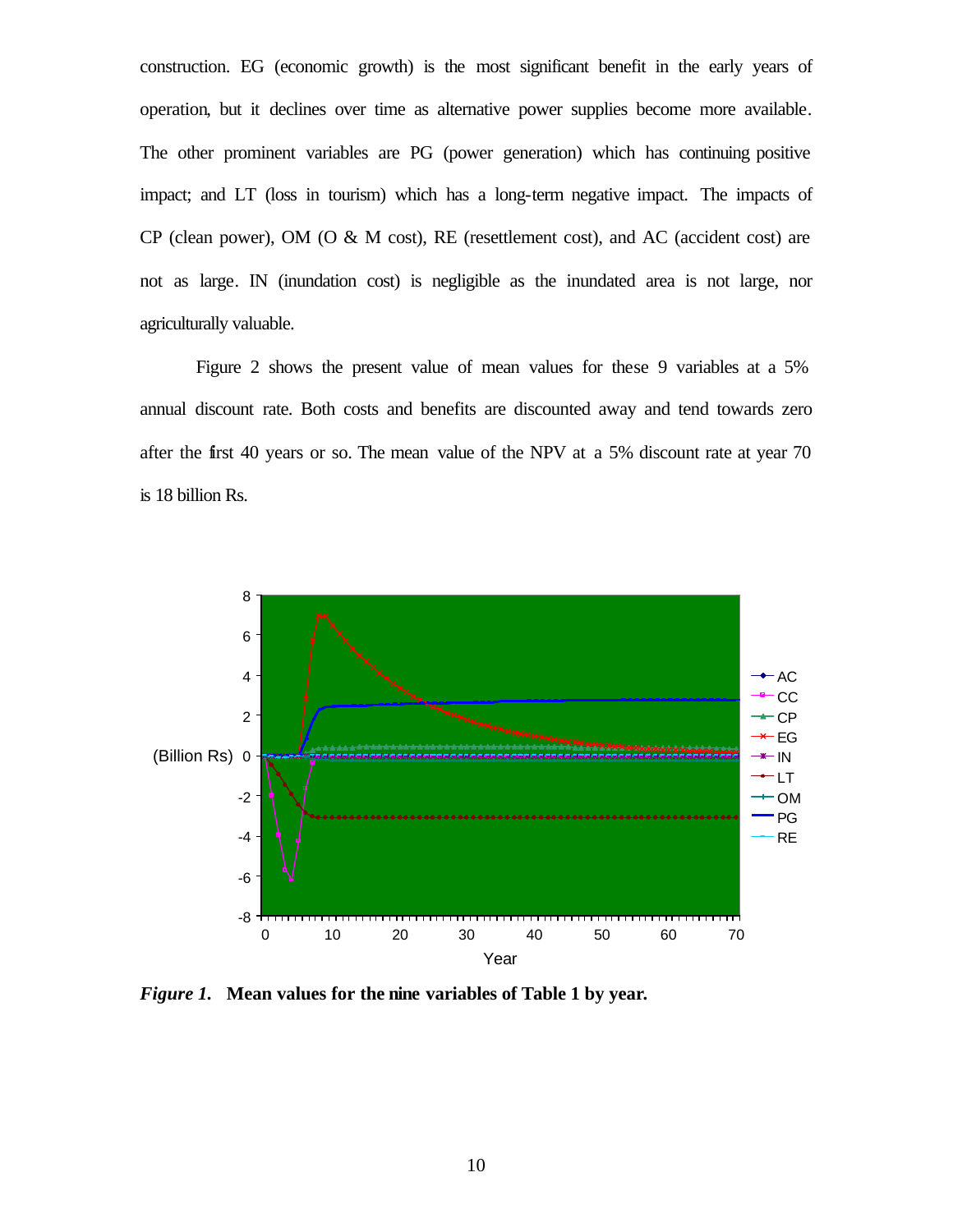*Figure 2.* **Present values of mean values for the nine variables of Table 1 by year.**



#### **2.4. Ranges of the four most influential variables**

Figure 1 and 2 show that the variables PG (power generation), EG (economic growth), CC (construction cost), and LT (loss in tourism) have the largest impact on the NPV. After the completion of project construction, the  $95<sup>th</sup>$  percentile of PG (power generation) starts growing upwards rapidly as shown in Figure 3. Its slope gradually becomes flatter as the rate of changes in electricity prices decrease over time. The mean of PG initially grows slightly upwards because the increase in electricity prices offsets the reduction in electricity generation as a result of sedimentation problems. After year 40, it starts decreasing due to the reverse effect. The  $5<sup>th</sup>$  percentile of PG initially reflects the impact of construction delay. After construction is completed, it decreases dramatically due to the impact of heavy sedimentation.

The shape of the 95<sup>th</sup> percentile, the mean and the 5th percentile of EG (economic growth) all has a similar pattern, dropping sharply as shown in Figure 4. This is mainly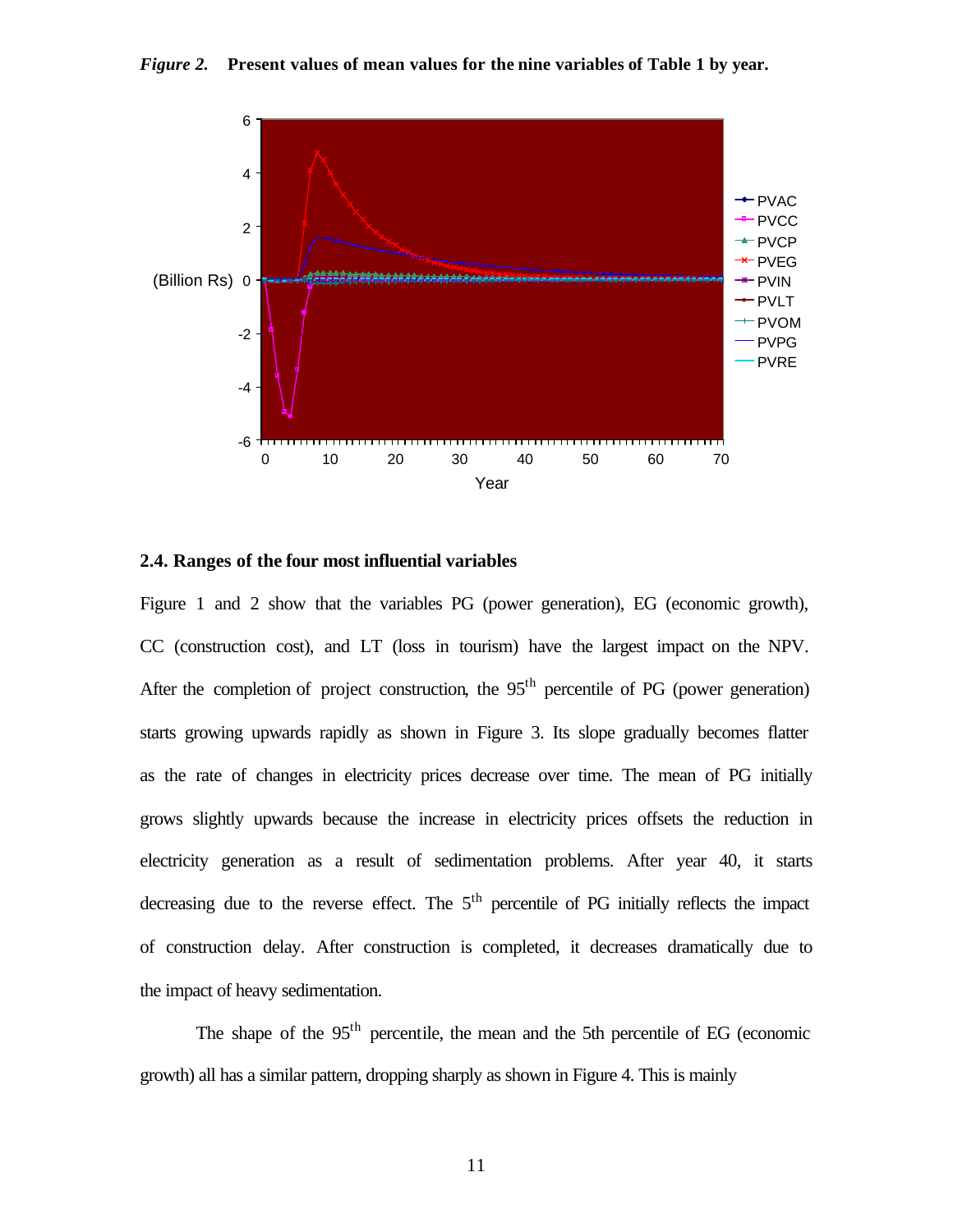*Figure 3.* **Range of values for PG (power generation) by year.**



*Figure 4.* **Range of values for EG (economic growth) by year.**

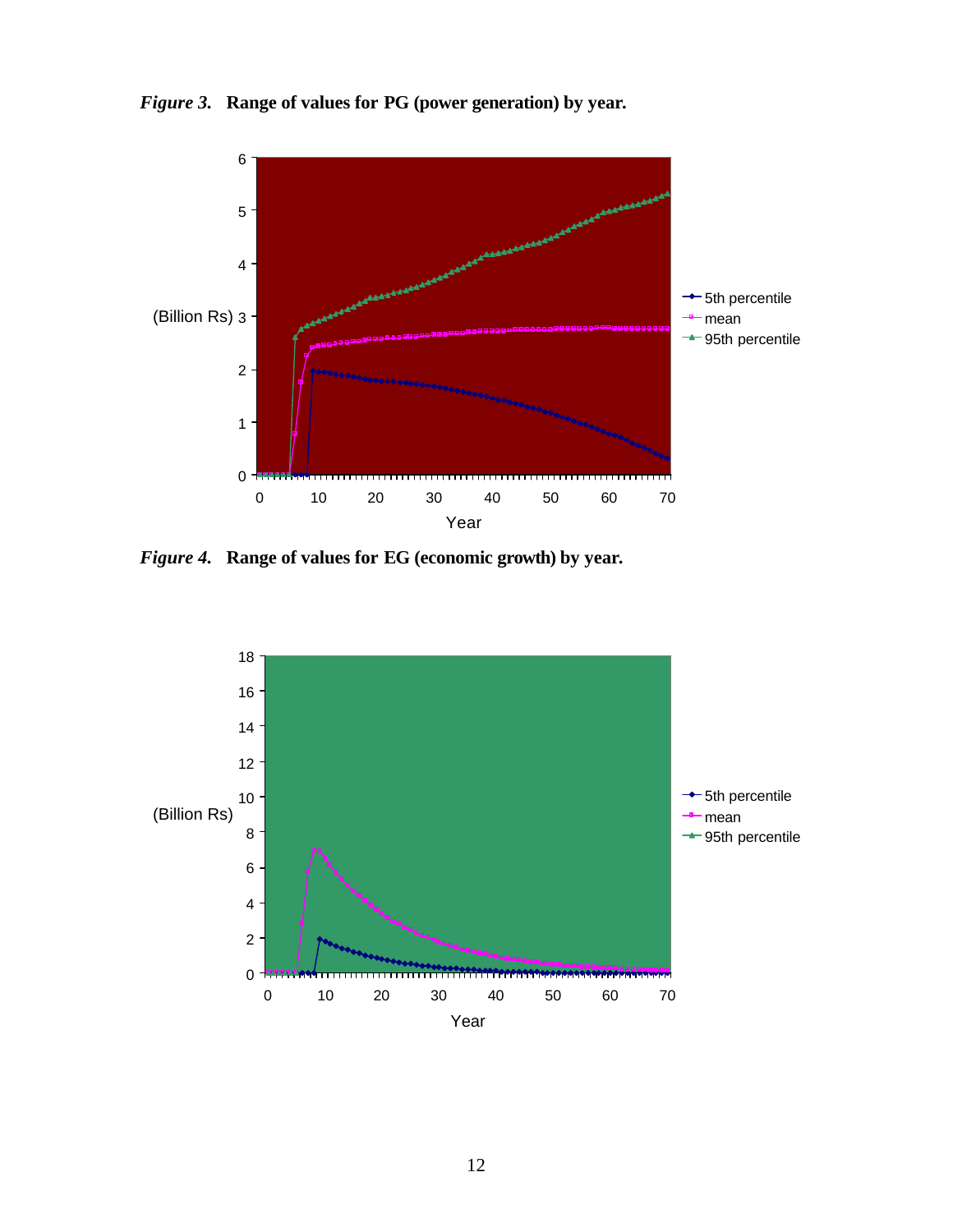because of the reduction in the proportion of time during which an alternative power generation technology is unavailable.

Figure 5 shows the  $95<sup>th</sup>$  percentile, the mean and the  $5<sup>th</sup>$  percentile of CC (construction cost); as expected they are all initially negative and then become zero after construction finishes.

The  $95<sup>th</sup>$  percentile, the mean and the  $5<sup>th</sup>$  percentile of LT (loss in tourism) gradually become negative during the construction period and all become flat after the completion of construction. This is because after the area is completely submerged as a result of the project, loss in tourism revenue due to an aesthetic loss of waterfalls remains stable.



*Figure 5.* **Range of values for CC (construction cost) by year.**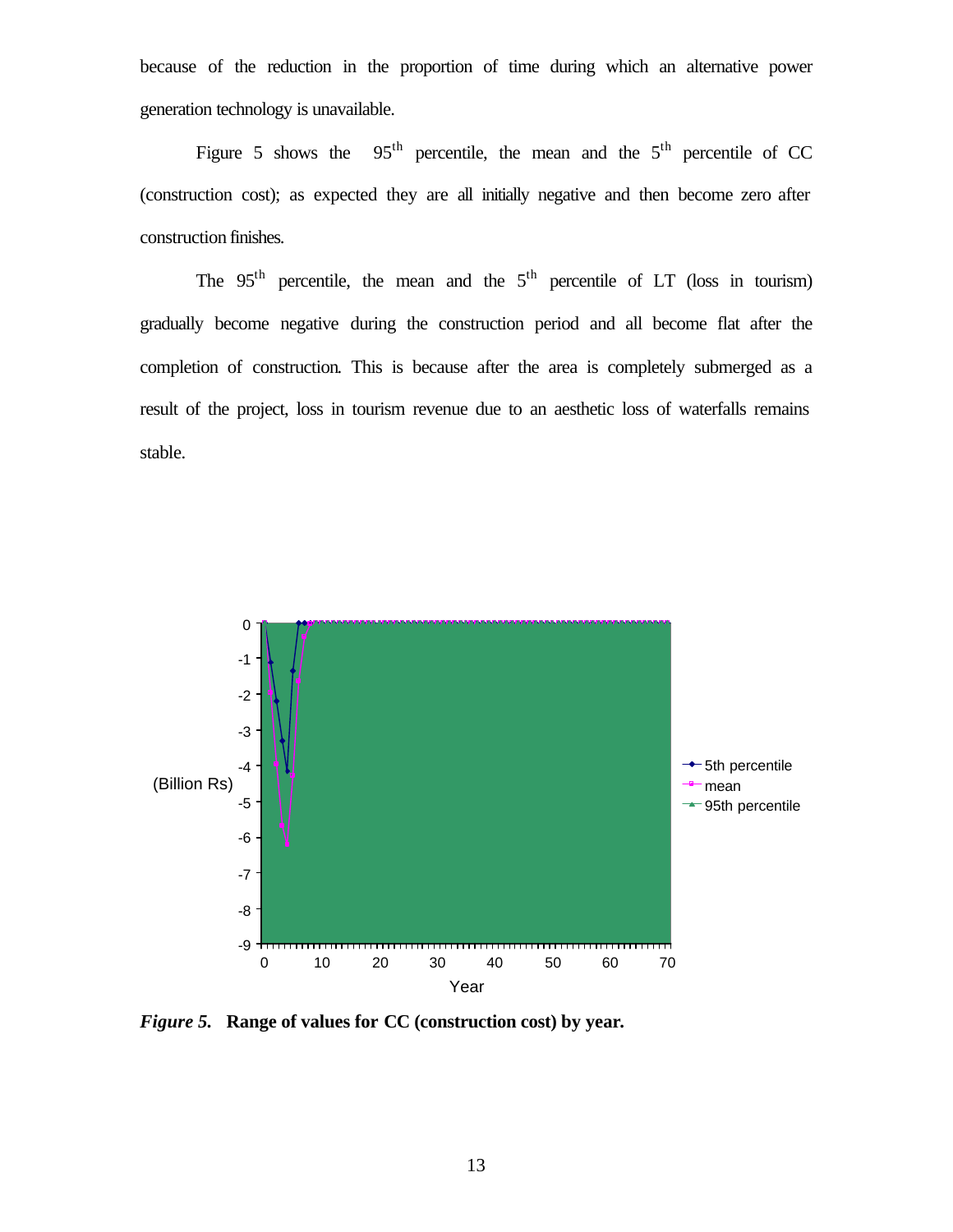



#### **2.4. The NPV at the 5% discount rate**

The evolution of the  $5<sup>th</sup>$  percentile, the mean, and the  $95<sup>th</sup>$  percentile of the cumulative NPV are shown in Figure 7. The final values are –39, 18, and 91 billion Rs respectively. The cumulative NPV is initially negative, mainly due to the large construction cost. However, the mean and the  $95<sup>th</sup>$  percentile start growing upwards as the increased power supply makes a contribution towards the country's economic growth; the benefits eventually offset the large initial capital costs. Hence, the 95<sup>th</sup> percentile and the mean of the cumulative NPV seem to justify the project. The  $5<sup>th</sup>$  percentile of the cumulative NPV keeps declining gradually, as the reduction in electricity generation and low prices for electricity keep revenues below the on-going costs of operation & maintenance and loss of tourism. Policy makers need to weigh up the 35% risk of having a negative NPV against the expected positive outcome.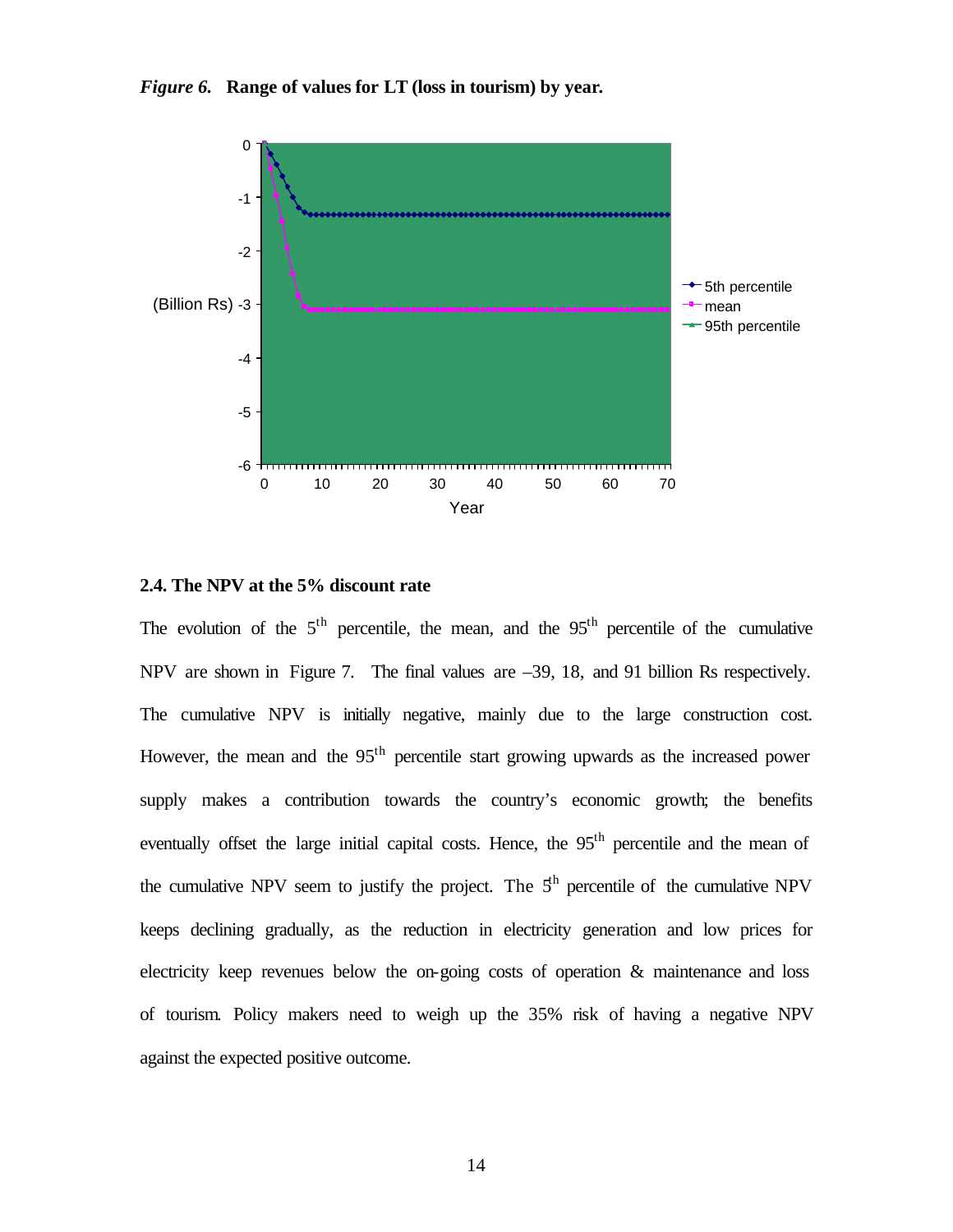

*Figure 7.* **Range of cumulative NPV at the 5% discount rate by year.**

#### **2.5. Sensitivity analysis**

Sensitivity analysis using regression identifies the input parameters which are most significant in determining the output, in this case cumulative NPV. Table IV shows that the following parameters from Table II have significant impacts on the cumulative NPV: EO (initial expected increase in economic output due to increased power supply), ε (Proportional reduction in annual number of tourists), P0 (Initial proportion of time during which an alternative power generation is not available), ϕ (Parameter which describes the annual rate of decrease in proportion of time during which an alternative power generation is not available), NT (Annual number of tourists visiting the dam site in absence of the dam). Hence these parameters should be treated extremely carefully, as the cumulative NPV is sensitive to changes in their values, especially the most significant parameter EO.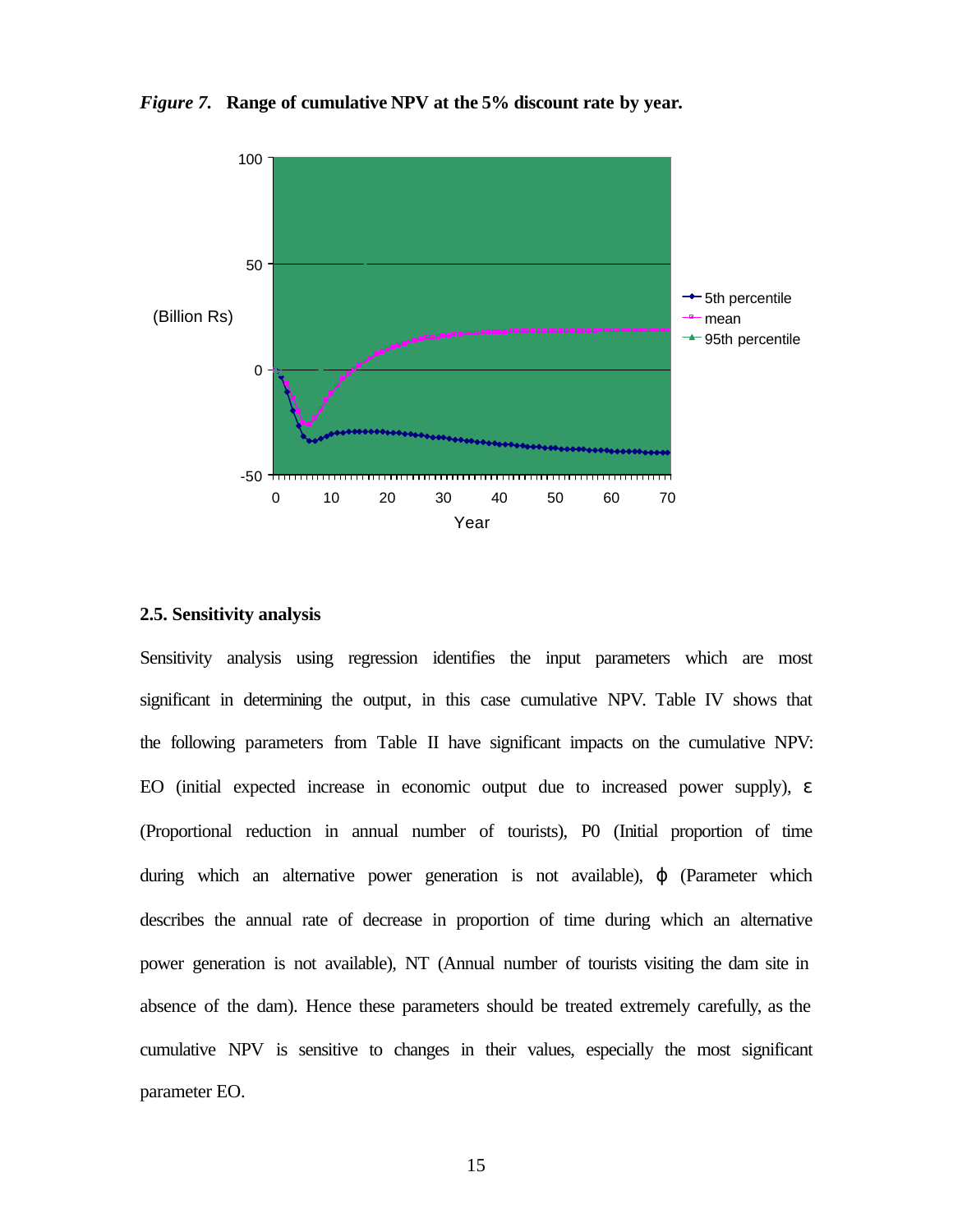Each parameter has a correct sign, consistent with the model. Those parameters that contribute to the benefit have positive signs and those parameters that contribute to the cost have negative signs. Some parameters that might have been expected to have a large impact do not feature in Table IV, for instance construction cost, construction period, change in electricity prices and decline in power generation due to sedimentation.

| Rank                        | Parameter      | Description                                       | Student b coefficient |
|-----------------------------|----------------|---------------------------------------------------|-----------------------|
| 1                           | <b>EO</b>      | Initial expected increase in economic output due  | $+0.61$               |
|                             |                | to increased power supply                         |                       |
| $\mathcal{D}_{\mathcal{L}}$ | ε              | Proportional reduction in annual number of        | $-0.4$                |
|                             |                | touris ts                                         |                       |
| 3                           | P <sub>0</sub> | Initial proportion of time during which an        | $+0.38$               |
|                             |                | alternative power generation is not available     |                       |
| $\overline{4}$              | φ              | Parameter which describes the annual rate of      | $-0.27$               |
|                             |                | decrease in P (proportion of time during which    |                       |
|                             |                | an alternative power generation is not available) |                       |
| 5                           | <b>NT</b>      | Annual number of tourists visiting the dam site   | $-0.27$               |
|                             |                | in absence of the dam                             |                       |

| Table IV. Statistically significant parameters. |  |
|-------------------------------------------------|--|
|                                                 |  |

## **3. Discounting**

One of the criticisms of CBA is the use of discounting  $(Harley 1992)^7$ . Discounting may seem to be incompatible with sustainable development since long-term costs associated with a project are discounted away (Wang.J 1993; Merrett 1997). Harvey (1994) argues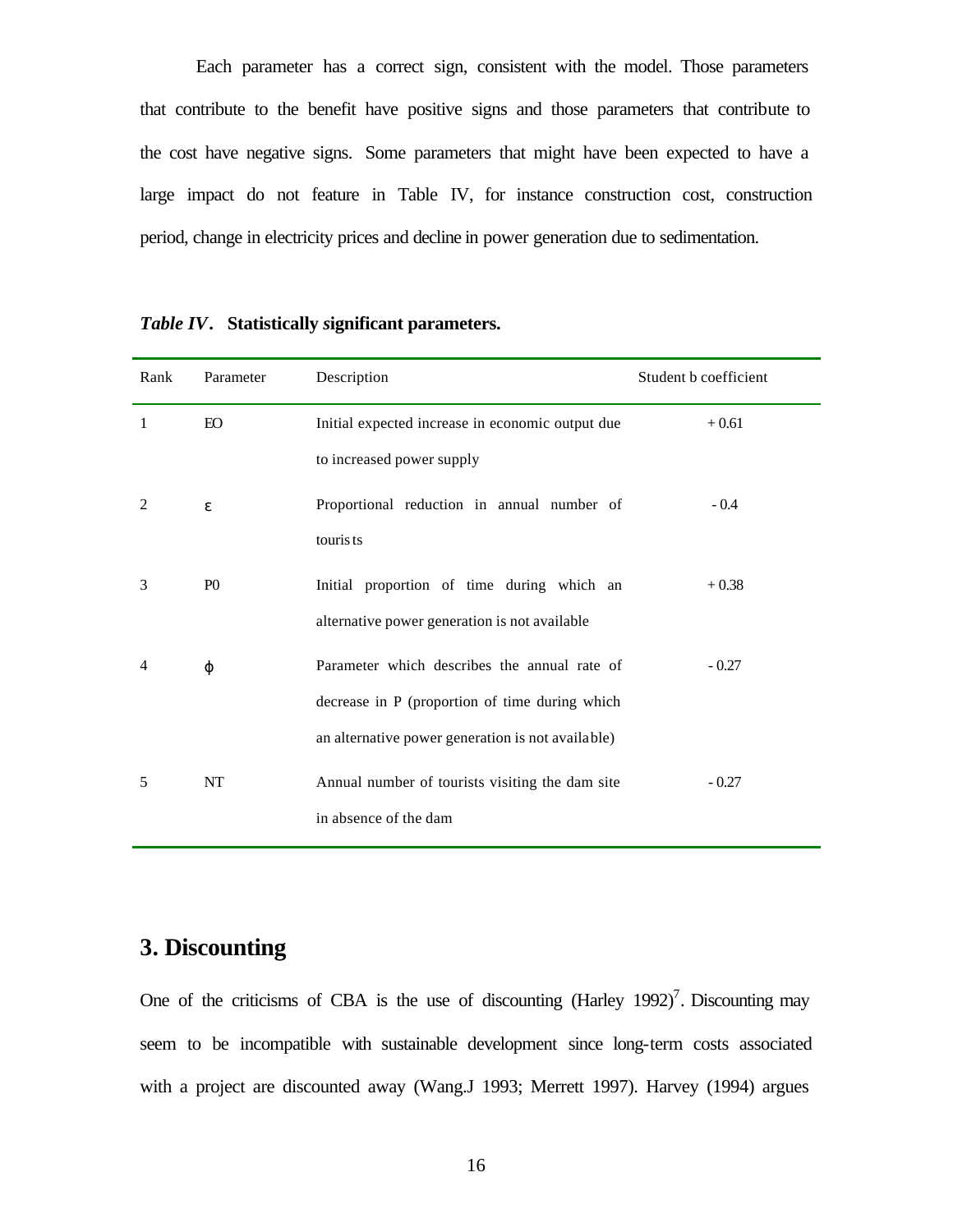that public benefits in the distant future receive very little importance when a policy analysis uses fixed discount rates to value future benefits against present costs. A fixed discount rate is used for temporal consistency and economic efficiency. It is reasonable for short-term effects, though not so for a public policy choice whose effects are longterm and irreversible (Harvey 1994). An alternative to constant discounting is nondiscounting. However, non-discounting assigns far too much importance to the distant future (Harley 1992). A disadvantage of non-discounting is that it represents social values that are politically unacceptable. People argue from an economic perspective that using fixed discount rates is the only reasonable method, while others argue from a philosophical perspective that non-discounting is the only reasonable method.

The choice of discount rate is ultimately a political issue. (Harley 1992; Winpenny 1991). The question is what discount rates should be used. There is no single rate that satisfies all the requirements for all projects and the appropriate discount rate is project specific (Lind 1982). It depends on a multitude of factors relating to the structure of the economy, the nature of market-imperfections, the behavior of government, nature of the financing, and the nature of the benefits and the costs.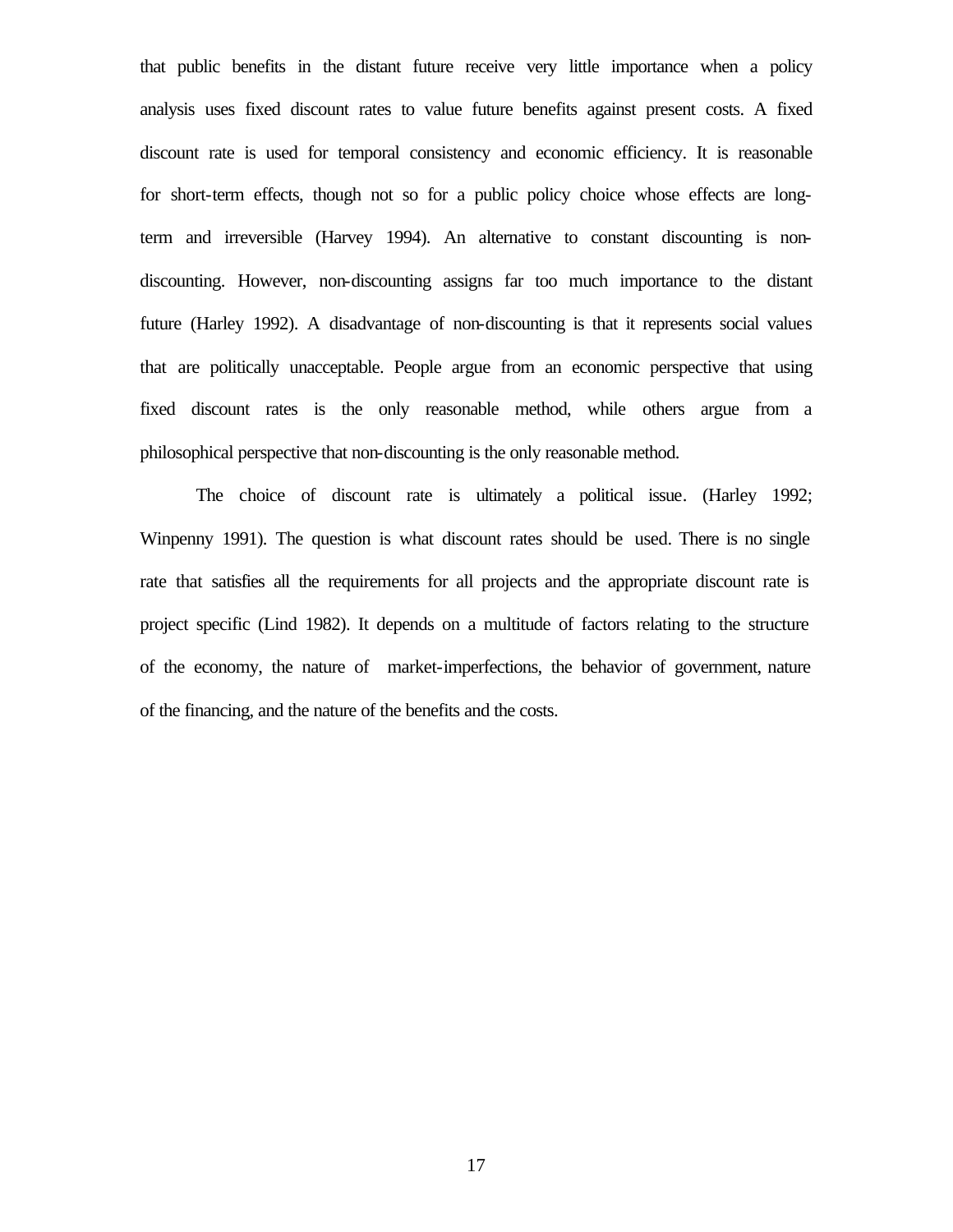The same discount rate is usually used throughout the period of analysis in applied CBA studies (Bojo et al. 1992), but this is mostly a matter of convenience. Plambeck et al. (1997) argue that a variable discount rate should be used for long-term analysis because economic and population growth rates vary. One of the main determinants of the discount rate is the rate of economic growth. If the growth rates change in the future, then the discount rate should also change (Plambeck and Hope 1996). According to economic growth theory, the discount rate is expressed by Ramsey's rule,

$$
r(t) = y^*g(t) + p \tag{1}
$$

where  $r(t)$  = discount rate,  $y$  = negative of the elasticity of marginal utility of consumption,  $p = pure$  rate of time preference, and  $g(t) = per$  capita growth rate of consumption. The value y is usually set to one, corresponding to a logarithmic utility function.

The use of variable discount rate requires a difficult decision on the pure rate of time preference. Azar (1994) and Cline (1992) argue that the use of a positive pure rate of time preference is unethical. This is because it implies that the utility of the current generation is worth more than that of future generation. However, Fankhauser (1994) argues that only a positive rate is consistent with savings and interest rate data. Thus, only positive pure rates of preference are used in this study.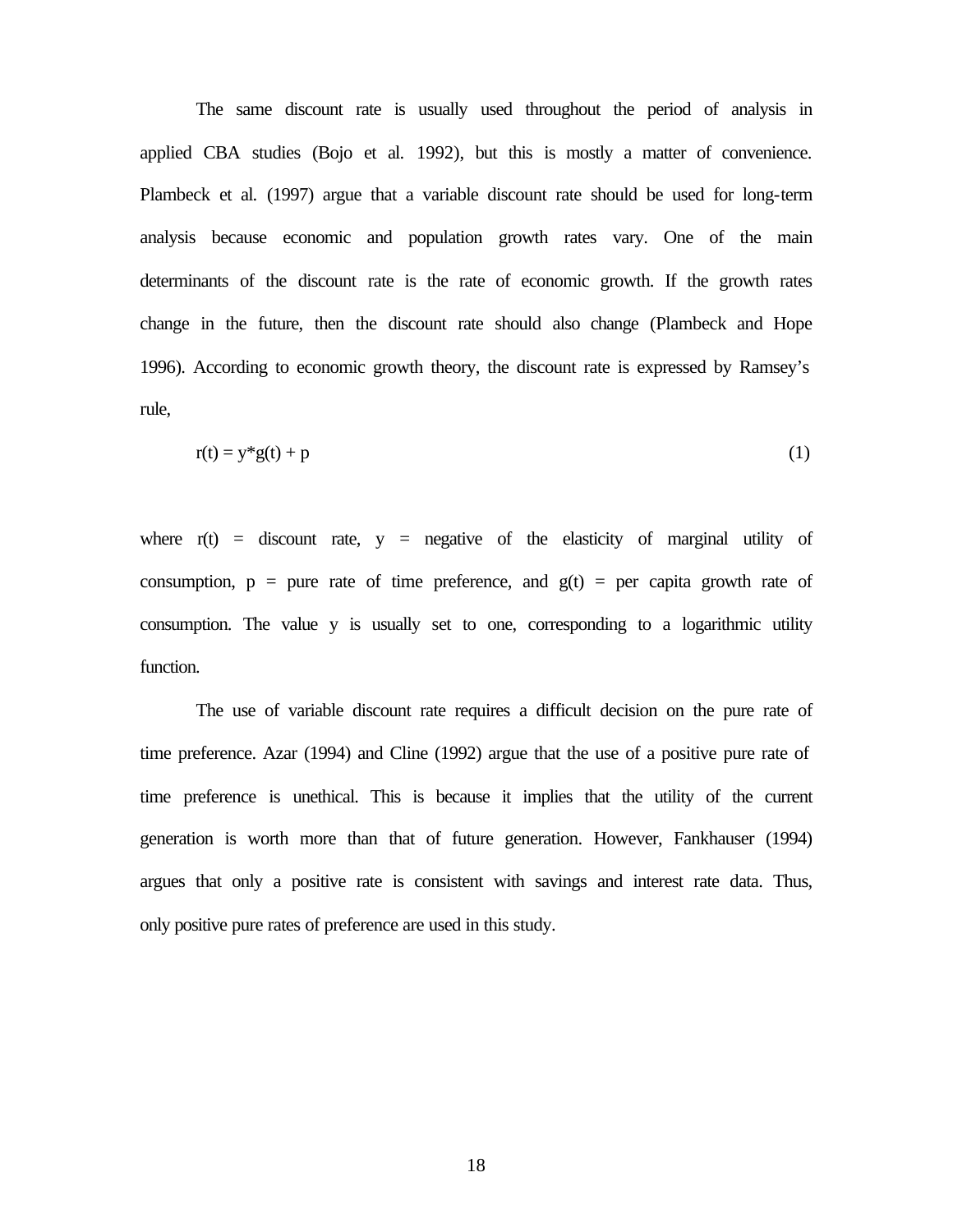## **3.1. The cumulative NPV at various discount rates<sup>8</sup>**

Figure 8 shows the cumulative NPV computed by the extended CBA model against the pure rate of time preference. The mean values of the cumulative NPV are positive when the pure rate of time preference is low, and become negative when the pure rate of time preference is larger than 6%.

**Figure 8. The cumulative NPV against the pure rate of time preference.**

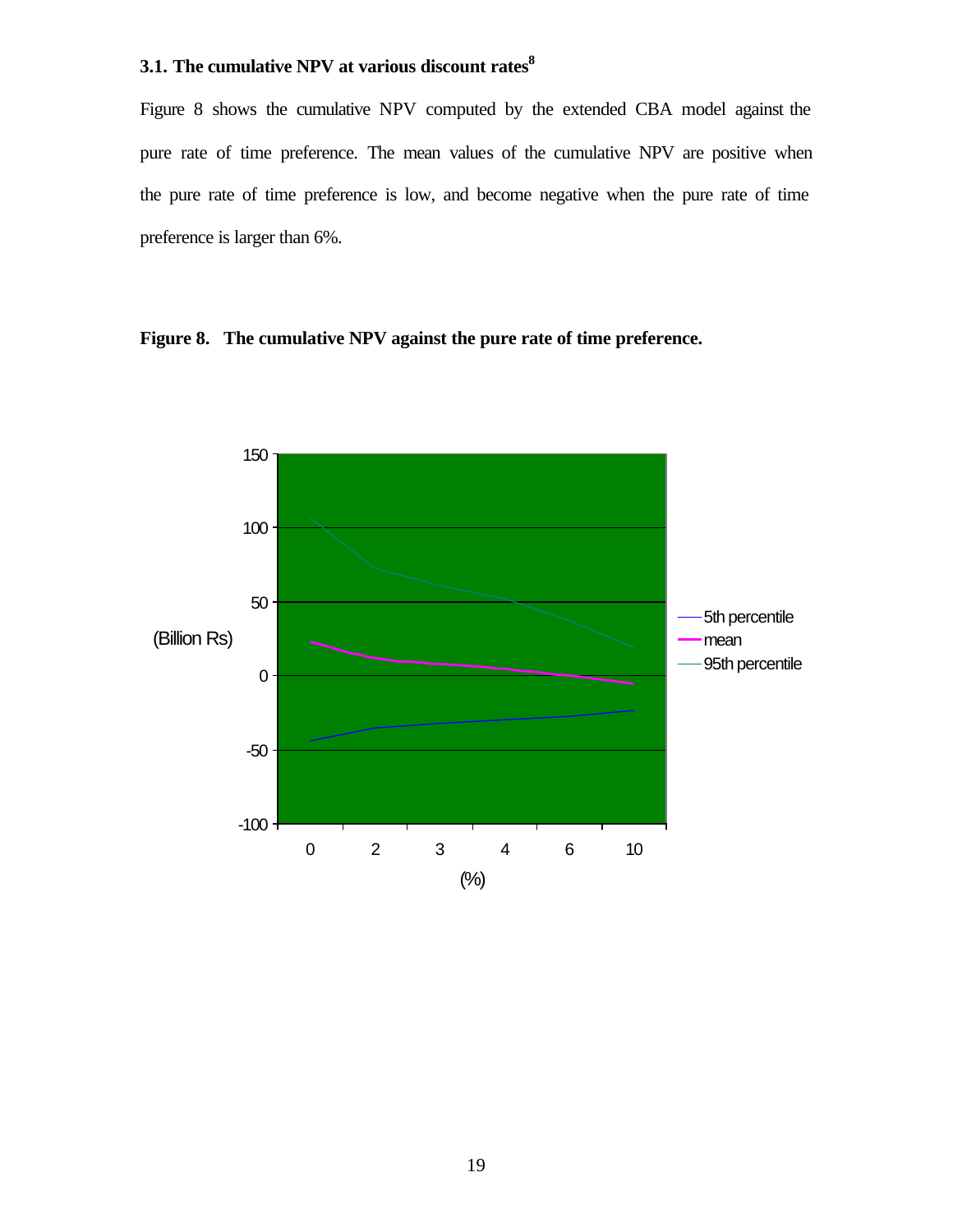### **4. Conclusions**

This paper introduces a new approach to assessing large hydro projects; a CBA model extended to deal with economic, environmental and social issues under uncertainty. In the application to Sri Lanka, although it is likely that a positive cumulative NPV will be obtained, there is also a non-negligible possibility of obtaining a negative cumulative NPV, particularly at higher rates of pure time preference. Therefore, policy makers have to take into account these risks, even though the project might be worth implementing. Hence, each economic, environmental and social factor has to be carefully examined. The variables PG (power generation), EG (economic growth), CC (construction cost), and LT (loss in tourism) appear to have a strong impact on the cumulative NPV. The most significant parameter for the NPV is EO (expected increase in economic output as a result of increased power supply). This extended CBA model seems widely applicable to other cases after some modifications and generalisations, making it a simple and robust tool for this type of project assessment.

The model in this study does not include an option to close down prematurely if the costs start outweighing the benefits. Nor does it contain an expression for decommissioning costs. According to WCD (2000), dam decommissioning costs are presently difficult to predict due to the uncertainty surrounding the various parameters affecting the costs and the limited practical experiences with decommissioning. Decommissioning costs vary from project to project, though they are usually large<sup>9</sup>. This is an area for further development. Finally, the model could be further extended by considering other dam-related issues such as biodiversity, local economic growth, and the broader sociological aspects of resettlement issues.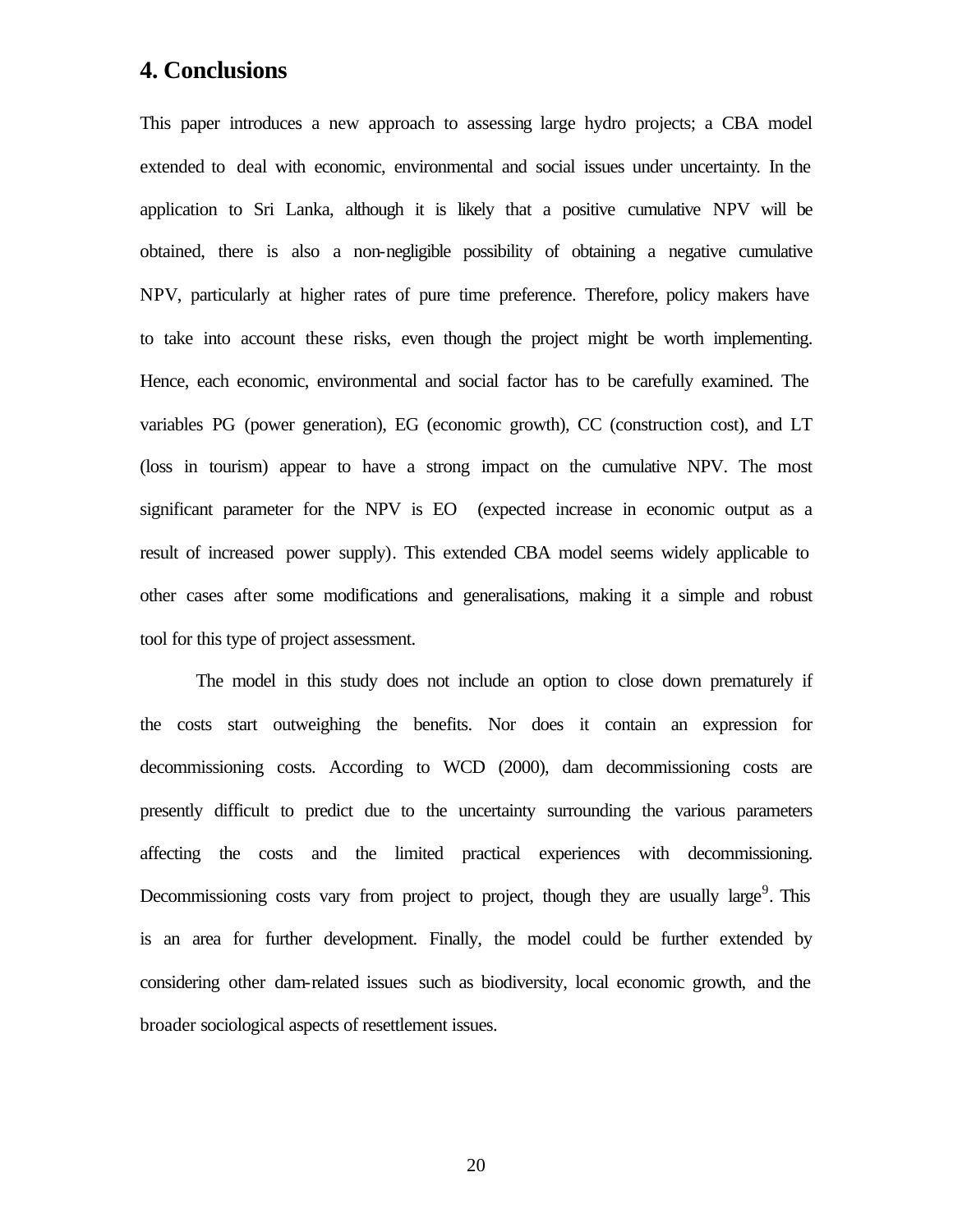## **Acknowledgement**

Comments from Professor Munasinghe and Dr Meier have been very useful and are greatly acknowledged. We would also like to thank Mr Fernando and Mr Sandasiri from Ceylon Electricity Board and the Staff of the Munasinghe Institute for Development (MIND) and Lanka International Forum on Environment (LIFE) for their kind helps towards our research.

#### **Notes**

- 1. The issues of destruction of community and psychological distress of resettled people may also arise. These impacts are not included in the model at present.
- 2. About 70% of the project area is covered by tea land; 23.5% by forest; 4% by homesteads; 1% by paddy; 1% by sparsely used cropland; and 0.5% by grassland (CEB 1994a).
- 3. One of the concerns about the project is the heavy soil erosion of the area. See Withanage (1998).
- 4. \$1= 79 Rs in November 2000 according to Central Bank of Sri Lanka. This value is used throughout this paper unless otherwise stated.
- 5. A triangular distribution is used for the variables EO and NT, and a PERT distribution (a special form of beta distribution) is used for the rest of the variables. See Palisade (2000) for more details of the distributions.
- 6. '*Rainfall is expected to increase slightly between May and August, however, it would not improve water levels in dams until September 2000 when the annual short rains begin'* (www.foxnews.com*May 2000 news* 'Kenya rations power in face of hydroelectric shortfall').
- 7. See Acocella (1998); Kohli (1993); Walshe and Daffern (1990); Bradford (1997); Broome (1993); Sterner (1994); Price (1993); and Olsthoorn (1999) for discussion of CBA and discount rates.
- 8. This paper does not discuss an "opportunity cost" approach to discounting, which can be carried out in further study. See e.g., Munasinghe (1995) for discussions of the "opportunity cost" approach.
- 9. Decommissioning can mean actions such as stopping electricity generation, dam removal and river restoration (WCD 2000). For example, it is approved to spend \$225000 to remove the Chair Factory Dam in the US (IRN's *River Revival Bulletin* No 22 November 29 2000). Total removal cost for the Matilija dam in the US would be \$22-200 million (IRN's *River Revival Bulletin* No21 October 17 2000).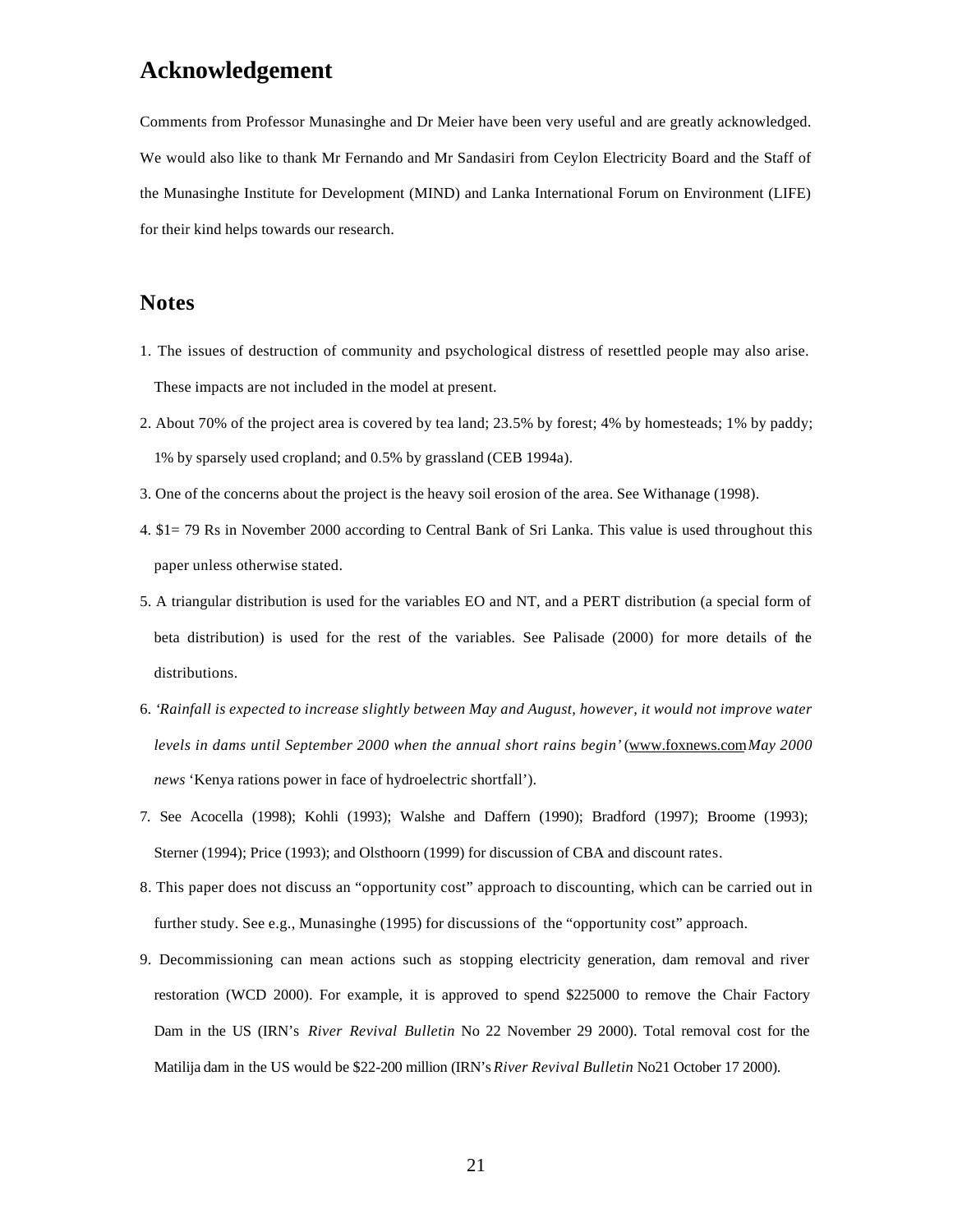## **Appendix**

#### **A-I. Model**

| $P\text{G}t = [(QEt*10^3)*PEt]/10^9$          |              | GRs/year,  |
|-----------------------------------------------|--------------|------------|
| $PEt = PEo$                                   | for $t=0$    |            |
| $=(1+f)^*PE_{t-1}$                            | for $t>0$    | Rs/MW/year |
| $QEt = [(t-TS)/(Tc-TS)]^* AQE^*[1 - a(t-TS)]$ | for TS≤t≤Tc  |            |
| $= AQE*(1 - a(t - TS))$                       | for $t > Tc$ |            |
| $= 0$                                         | for $t < TS$ | GWh/year   |
| $AQE = LF*GC*(365 days*24 hours)$             |              | GWh/year   |
| $TS = \delta Tc$                              |              | year       |

where PGt = income from power genation at t in billion Rs,  $t = year 0...T$ , QEt = quantity of electricity generated in GWh/year, PEt=price of electricity in Rs/MW/year, PEo = initial price in electricity in Sri Lanka in Rs/MW/year, f = instantaneous proportional annual changes in electricity prices in Sri Lanka, Tc = construction period, TS = time of hydropower station starts operating, AQE = annual quantity of electricity generated in GWh/year, a = annual rate of decline in power generation due to sedimentation, LF = load factor,  $GC$  = generating capacity in GW, and  $\delta$  = parameter which describes the time of hydropower station starts operating.

| $\text{CPt} = (1 - \text{Pt})^* \text{CP't}$ | GRs/year |
|----------------------------------------------|----------|
| $CP't = [(QC*BC + QG*BG)*10^6]/10^9$         | GRs/year |
| $QC = \gamma^*QE$                            | GWh/year |
| $QG = (1 - \gamma)^*QE$                      | GWh/year |
| $Pt = P0*exponential(-qt)$ ,                 |          |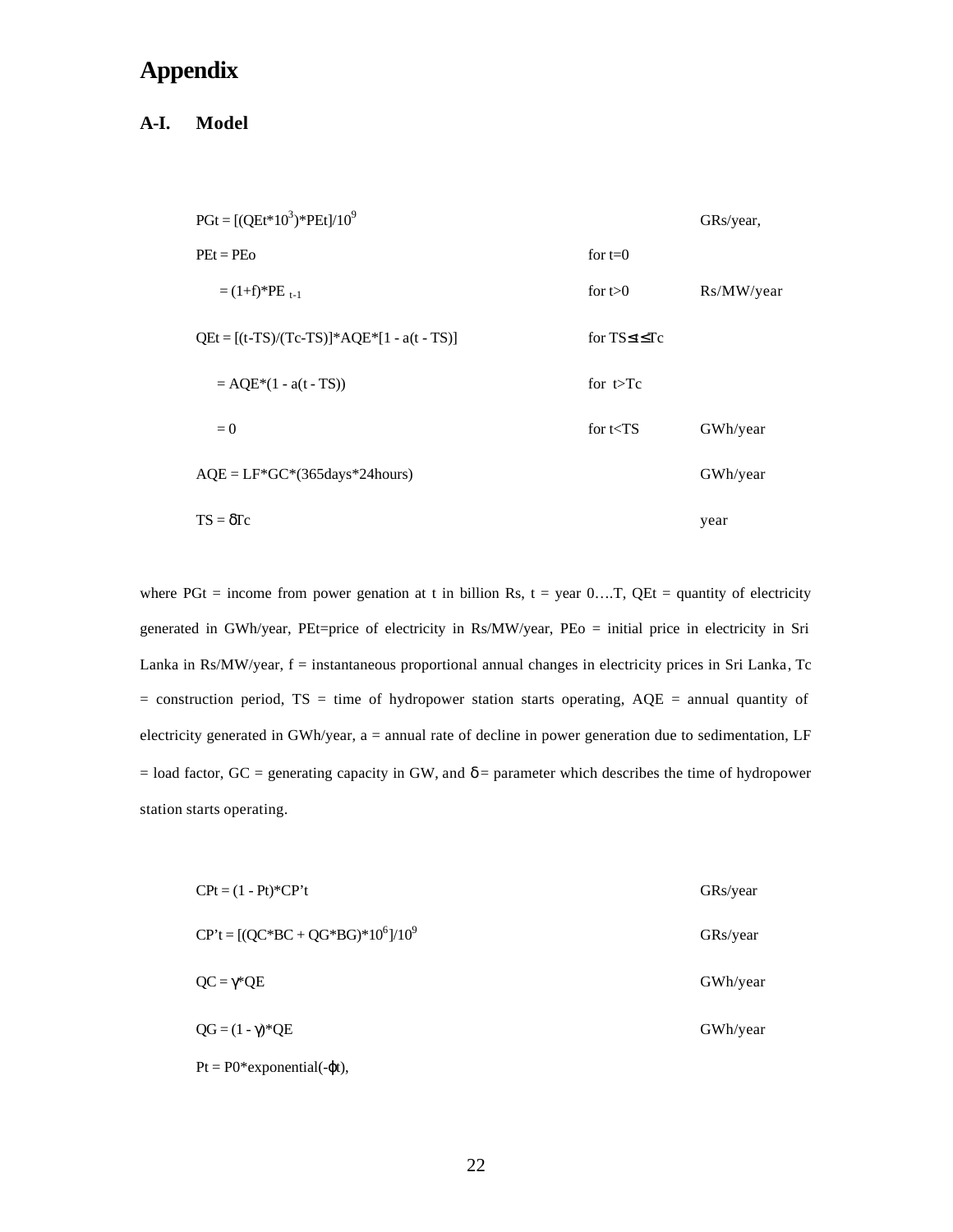where CPt = environmental benefit from generating clean power during the time when an alternative power generation technology is available in billion Rs,  $CP<sup>+</sup>$  = environmental benefit from generating clean power in billion Rs, Pt=proportion of time during which an alternative power generation technology is unavailable,  $QC =$  amount of electricity generated by coal power in the best alternative scenario (coal+gas turbine) in GWh/year,  $QG =$  amount of electricity generated by gas turbine in the best alternative scenario in GWh/year, BC = benefit of avoiding air pollution due to coal power in Rs/kWh, BG = benefit of avoiding air pollution due to gas turbine in Rs/kWh,  $\gamma$  = parameter which describes the proportion of electricity generated by coal in the best alternative scenario,  $P0 =$  initial proportion of time during which an alternative power generation is unavailable, and  $\varphi$  = annual rate of decrease in Pt.

$$
EGt = Pt*EGt (GRs/year)
$$
GRs/year  
EG<sup>t</sup> = [(QEt\*10<sup>3</sup>)\*EO]/10<sup>9</sup> (GRs/year)

where  $EGt = \text{benefit}$  of economic growth facilitated by increased power supply during the time when an alternative power generation technology is not available in billion Rs, EO = initial expected increase in economic output due to increased power supply in Rs/MWh.

| $CCt = MCC*t/TMCC$                       | for t $\leq TMCC$                 |            |
|------------------------------------------|-----------------------------------|------------|
| $=[(1 - (t - TMCC)) / (Tc - TMCC)]$ *MCC | forTMCC $lt$ t $\leq$ Tc GRs/year |            |
| $MCC = (2*TCC)/Tc$                       |                                   | <b>GRs</b> |
| $MTC = \alpha Tc$                        |                                   | vear       |

where  $Cct =$  construction cost of the UKHP in billion Rs, MCC = max construction costs in billion Rs,  $TCC =$  total construction costs in billion Rs,  $MTC =$  time when construction costs reach their maximum value, and  $\alpha$  = parameter which describes the location of the peak of the distribution for CC during the construction period<sup>1</sup>.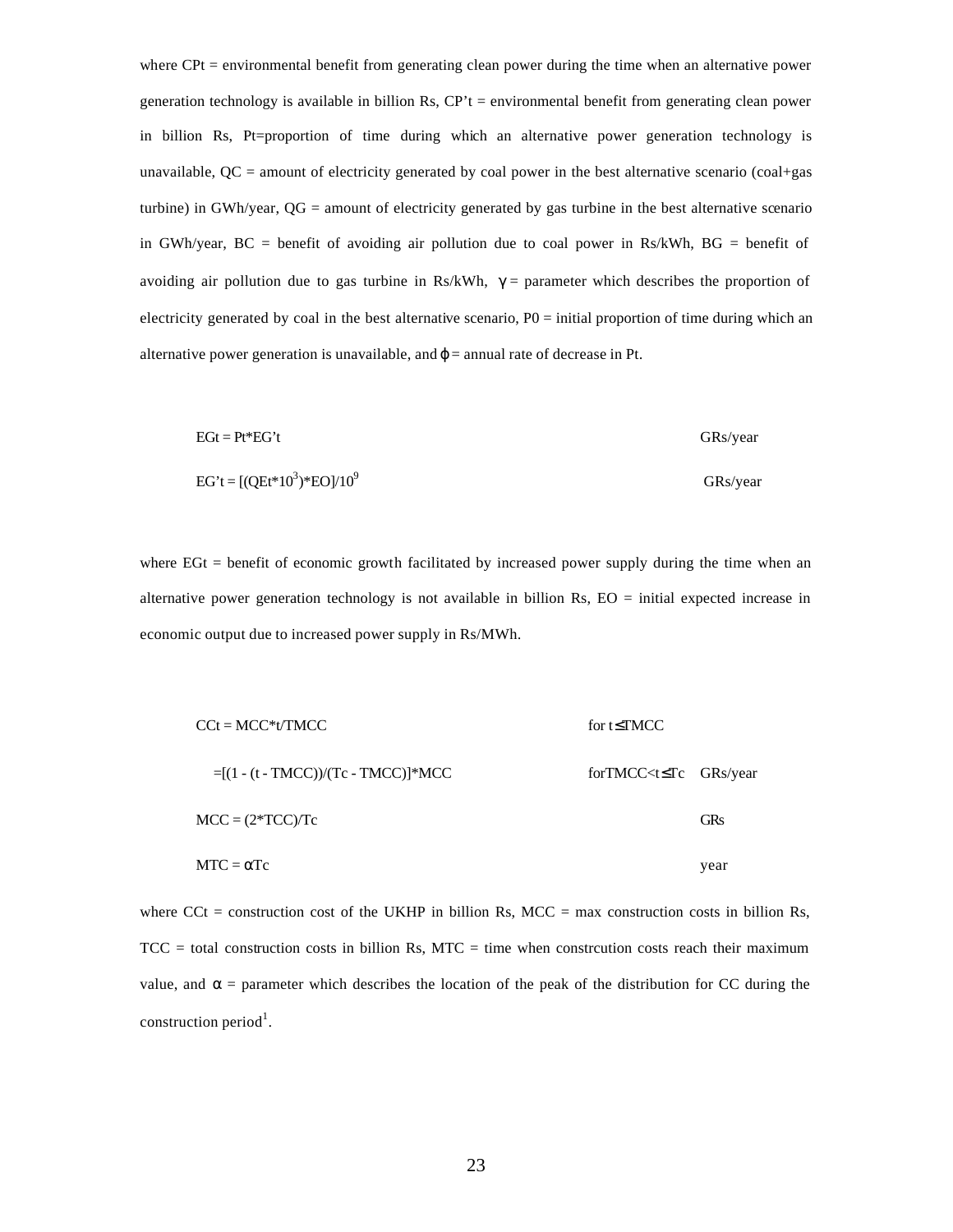where OMt = operation and maintenance cost of the UKHP in billion Rs,  $GC =$  electricity generating capacity in GW, OMC = annual O&M cost estimate in Rs/kw/yr

| $REt = MRE* t / TMRE$                     | for t $\leq$ TMRE                                     |            |
|-------------------------------------------|-------------------------------------------------------|------------|
| $= [(1 - (t - TIME)) / (Tc - TIME)]$ *MRE | for TMRE <t≤tc grs="" td="" year<=""><td></td></t≤tc> |            |
| $MRE = (2*TRE)/Tc$                        |                                                       | <b>GRs</b> |
| $TMRE = \beta Tc$                         |                                                       | year       |

where REt = resettlement cost in billion Rs,  $MRE = max$  resettlement costs in billion Rs, TRE = total resettlement costs in billion Rs, TMRE = time when resettlement costs reach their maximum value, and  $\beta$  = parameter which describes the location of the peak of the distribution for RE during the construction period.

$$
INt = (EL*t)/Tc
$$
 for t \leq Tc  
 
$$
= EL
$$
 for t > Tc  
 
$$
GRs/year
$$

where INt = economic losses due to inundation of land in billion Rs,  $EL =$  economic losses due to inundation of the land in the project area in billion Rs<sup>2</sup>.

| $LTt = (TRRt*NT*RS)/10^9$  | GRs/year        |
|----------------------------|-----------------|
| $TRRt = \varepsilon^*t/Tc$ | for $t < Tc$    |
| $=\varepsilon$             | for $t \geq Tc$ |

<sup>&</sup>lt;sup>1</sup> This is because the construction cost may not be exactly the same every year.<br><sup>2</sup> This is calculated by expressing the lost value of the submerged land in monetary terms. CEB (1987) evaluates monetary values for each land type (e.g., tea land etc).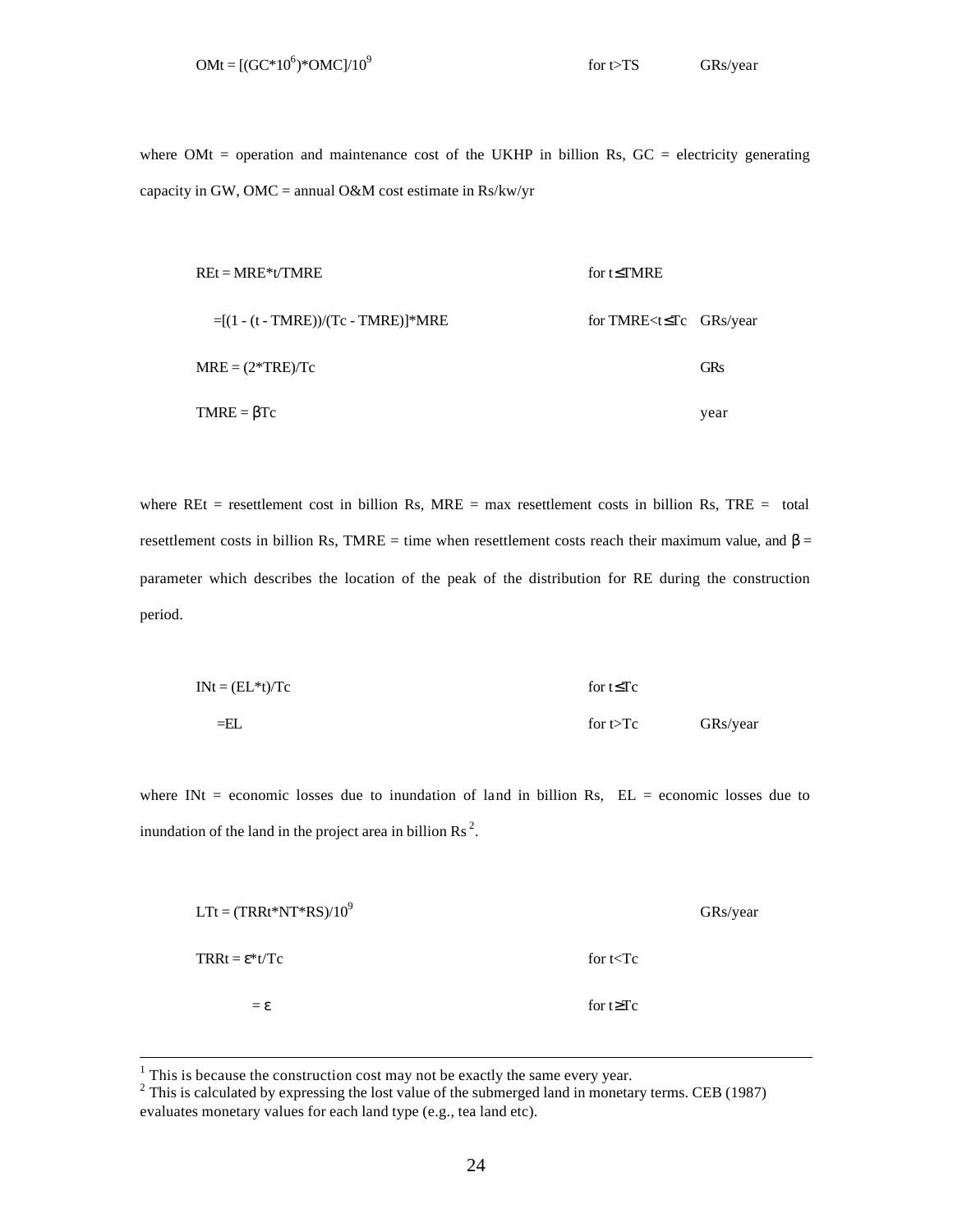where  $LTt =$  loss in tourism revenue in billion Rs, TRRt = rate of reduction in number of tourists due to the project, NT = annual number of tourists visiting the area of the dam site in absence of the dam in persons, RS = per capita tourists recipients in the dam site in Rs,  $\varepsilon$  = proportional reduction in annual number of tourists.

$$
ACt = \sum_{i=1}^{2} ACCit
$$
 i=1,2  $GRs/year$   

$$
ACC_{1t} = [VD*(DCt + DOMt)]/10^{3}
$$
 GRs/year  

$$
ACC_{2t} = [VM*(INCt + IOMt)]/10^{3}
$$
 GRs/year

where ACt = accident cost for the UKHP in billion Rs,  $ACC_{1t}$  = estimated annual costs of deaths due to accidents in billion Rs,  $ACC_{2t} =$  estimated annual costs of injuries due to accidents in billion Rs, VD = value estimate for deaths in MRs/death, VM = value estimate for injuries in MRs/injury, DCt = annual number of deaths during the construction period,  $INCt =$  annual number of injuries during the construction period, DOMt = annual number of deaths during the O&M period, IOMt = annual number of injuries during the O&M period.

|                    | $DCt = MDC* t/TMDC$                      | for $t \leq TMDC$                                         |        |
|--------------------|------------------------------------------|-----------------------------------------------------------|--------|
|                    | $=[(1 - (t - TMDC)) / (Tc - TMDC)]$ *MDC | for TMDC <t≤tc deaths="" td="" year,<=""><td></td></t≤tc> |        |
|                    | $MDC = (2*TDC)/Tc$                       |                                                           | deaths |
|                    | $TDC = GC*DCR$                           |                                                           | deaths |
| $TMDC = \sigma Tc$ |                                          |                                                           | year   |

where  $MDC =$  maximum number of deaths during the construction period,  $TDC =$  total number of deaths during the construction period,  $DCR =$  annual number of deaths during the construction period in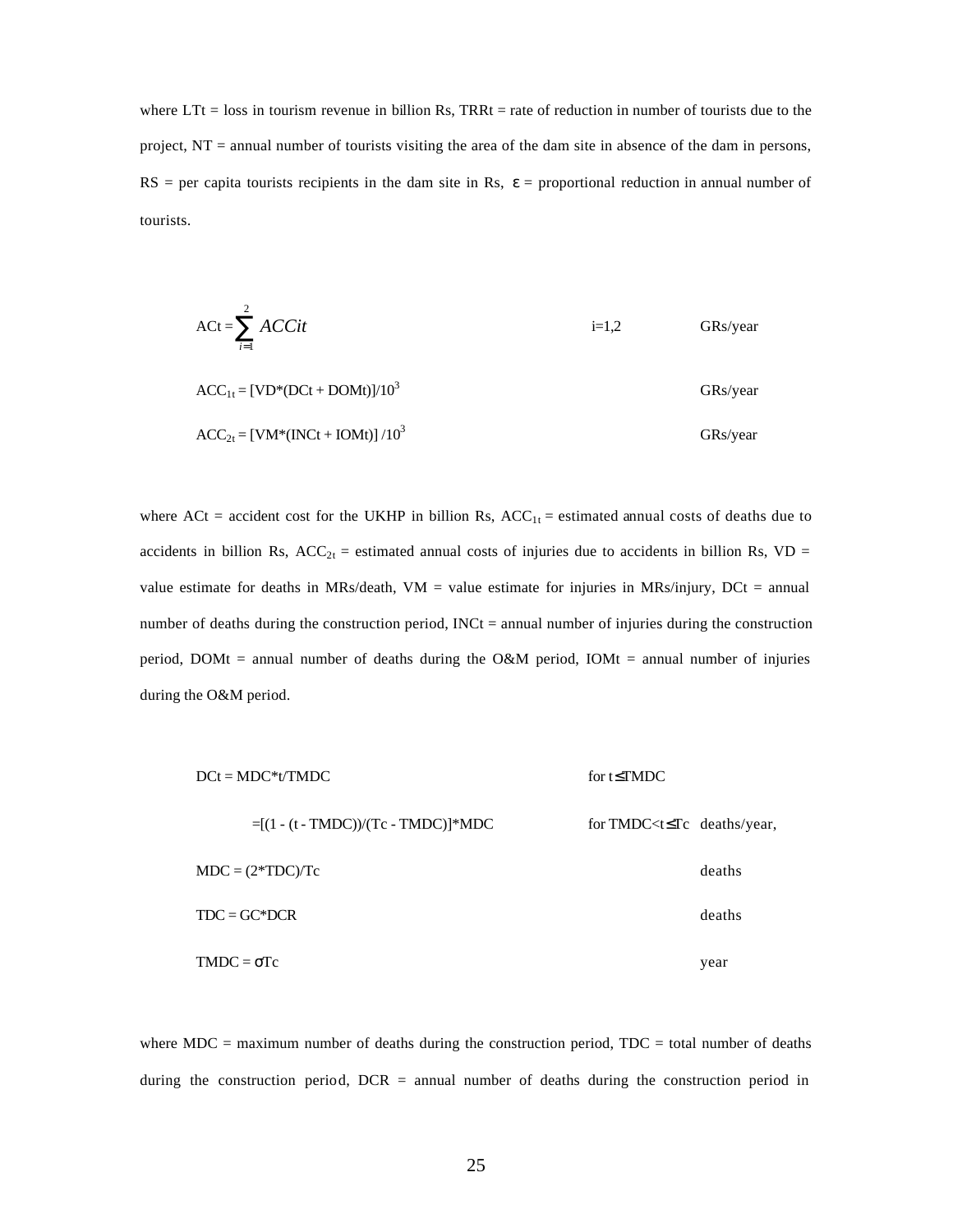deaths/GW/year, TMDC = time when number of deaths reaches maximum during the construction period, and  $\sigma$  = parameter which describes the location of the peak of the distribution for number of workers' deaths/injuries<sup>3</sup>.

| $INC* t/TMINC$                            | for t $\leq$ TMINC                       |          |
|-------------------------------------------|------------------------------------------|----------|
| $=[(1 - (t - TMINC))/(Tc - TMINC)]$ *MINC | for TMINC $lt$ t $\leq$ Tc injuries/year |          |
| $MINC = (2*TINC)/Tc$                      |                                          | injuries |
| $TINC = GC^*MCR$                          |                                          | injuries |
| $TMINC = \sigma Tc$                       |                                          | year     |

where MINC = maximum number of injuries during the construction period,  $TINC = total$  number of injuries during the construction period, MCR = annual number of injuries during the construction period in injuries/GW/year, TMINC = time when number of injuries reaches maximum during the construction period.

| $DOMt = (GC*DCR')/Tc$   | for $t \geq TS$ |               |
|-------------------------|-----------------|---------------|
| $=0$                    | for $t < TS$    | deaths/year   |
| $IOMt = (GC * MCR')/Tc$ | for $t \geq TS$ |               |
| $=0$                    | for $t < TS$    | injuries/year |

where  $DCR'$  = annual number of deaths during the O&M period in deaths/GW/year, and MCR' = annual number of injuries during the O&M period in injuries/GW/year

 $TBt = PGt + CPt + EGt$  GRs/year

 $\overline{a}$ 

 $3$  Number of deaths/injuries may not be the same every year.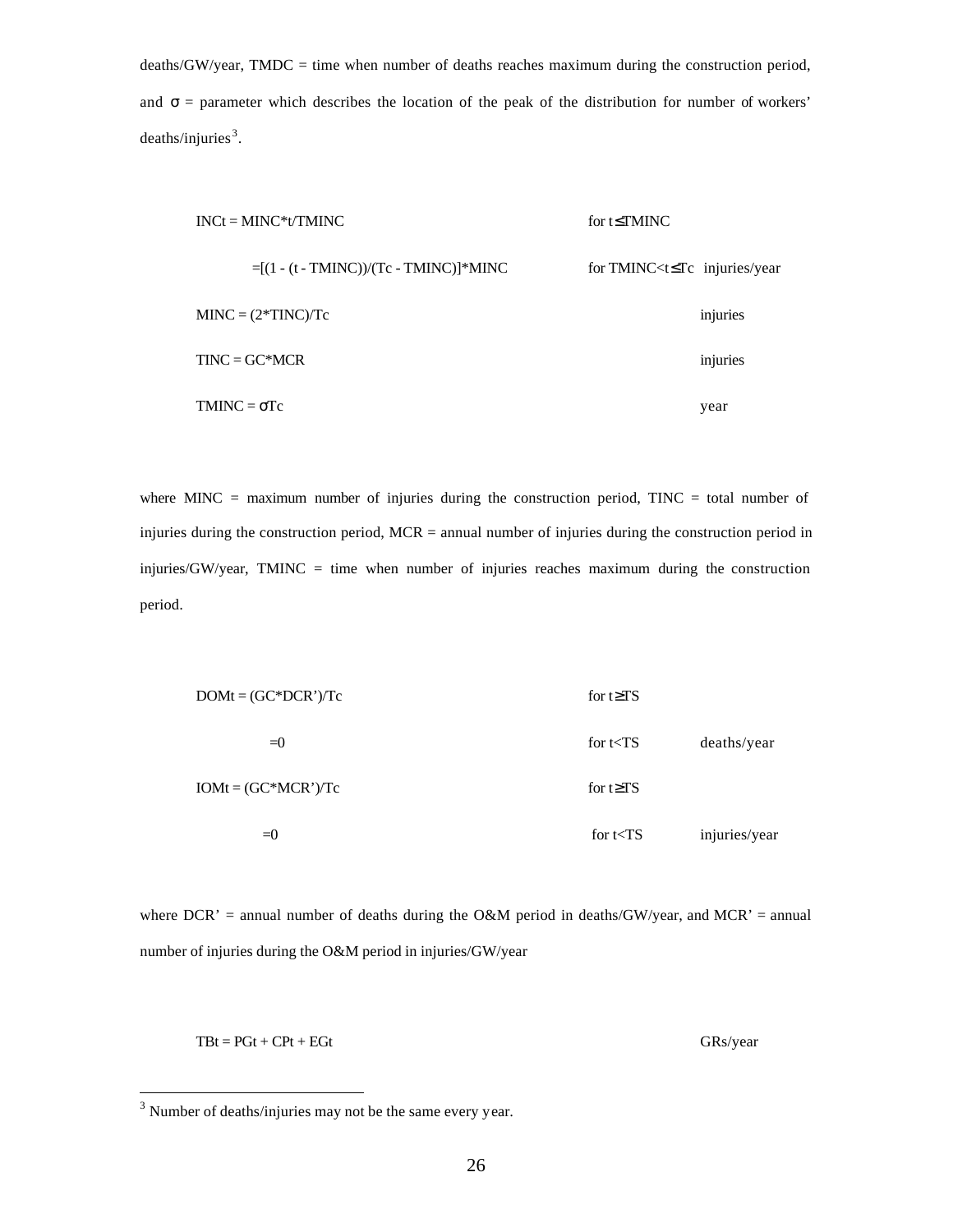$$
NPV_T = \sum_{t=0}^{T} (1 + dt) \int_{0}^{-t} (T B t - T C t)
$$
 GRs/year

where TB = total benefits, TC = total costs, dt = discount rate (fixed/variable), and  $NPV_T$  = net present value at time T.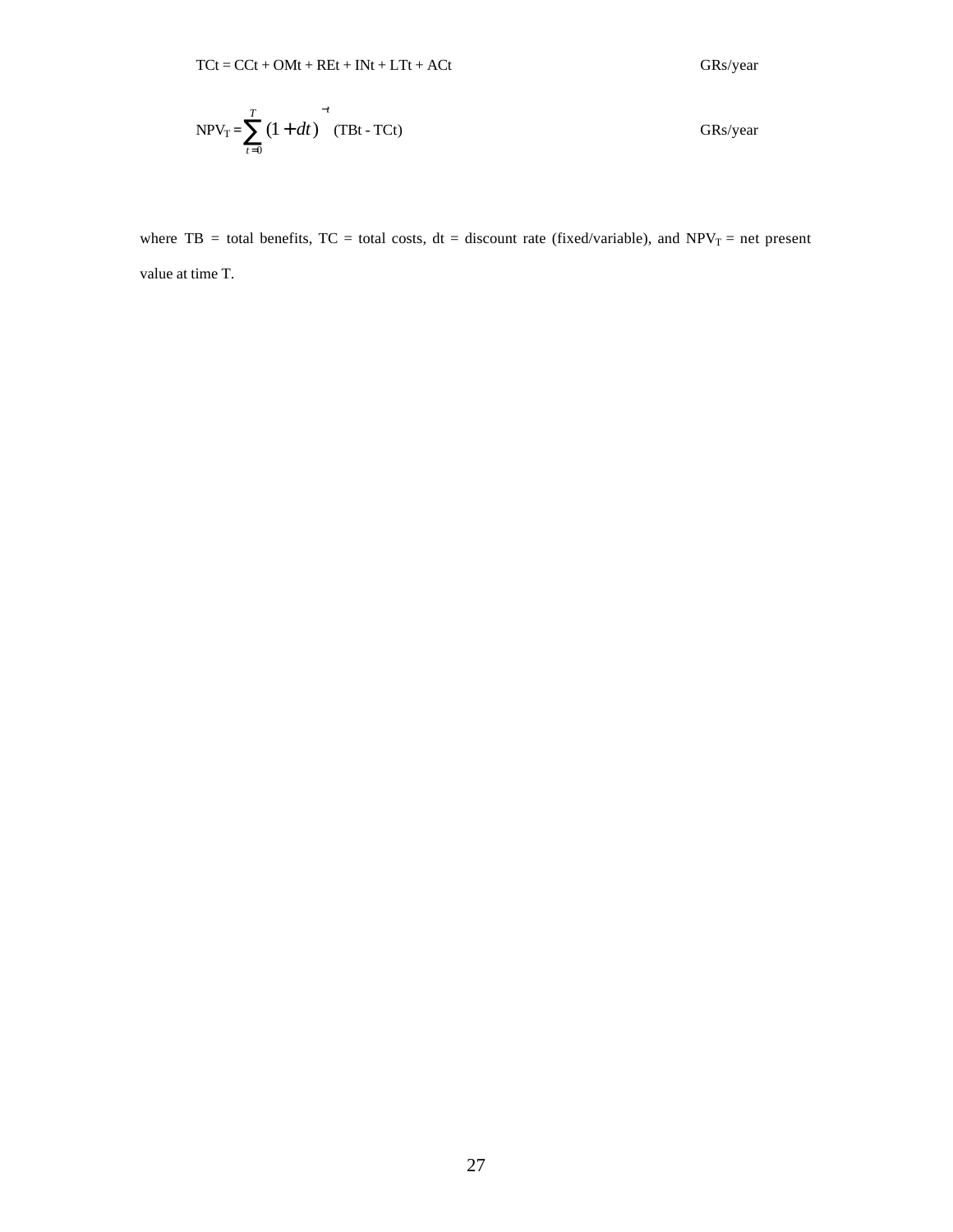| Parameter                                                                                           | Units  | Distribution <sup>4</sup>       | Descriptions                                                                                                                                                                                                                                                                                                                                                                                                                                                                                             |
|-----------------------------------------------------------------------------------------------------|--------|---------------------------------|----------------------------------------------------------------------------------------------------------------------------------------------------------------------------------------------------------------------------------------------------------------------------------------------------------------------------------------------------------------------------------------------------------------------------------------------------------------------------------------------------------|
|                                                                                                     |        | (min, most likely, max)         |                                                                                                                                                                                                                                                                                                                                                                                                                                                                                                          |
| PEo<br>(Initial price of<br>electricity)                                                            | Rs/MWh | Pert (4100, 4600, 5500)         | The minimum value is 10% less than<br>the most likely value. The most likely<br>value is an average electricity price in<br>2000 (CBSL 2000). The maximum<br>value is 20% more than the most likely<br>value.                                                                                                                                                                                                                                                                                            |
| Тc                                                                                                  | Years  | Pert $(5, 6, 10)$               | The minimum value is the original                                                                                                                                                                                                                                                                                                                                                                                                                                                                        |
| (Construction<br><i>period</i> )                                                                    |        |                                 | plan (CEB 1994a). According to the<br>WCD Cross-Check Survey, 40% of<br>delayed projects shows a 1-year delay<br>of project schedule (WCD 2000).<br>Similarly, about 5% shows 5 years<br>delay (WCD 2000).                                                                                                                                                                                                                                                                                               |
| f20<br>(expected annual<br>rate of change in<br>electricity prices<br>during 2000-<br>2020)         |        | $\Delta$ (-0.013, 0.018, 0.026) | This estimation is based on the past<br>trend of change in electricity prices in<br>Sri Lanka. The rates of change in<br>electricity prices in 1980, 1987, and<br>1992 are -0.013, 0.018, and 0.026<br>respectively (Pesaran et al. 1998).<br>Figure A-I in Appendix shows that the<br>points are clustering around the rate of<br>zero and the above three figures can be<br>assumed to best represent a long-term<br>trend. These minimum and maximum<br>values are also used for f40, f60 and<br>f80. |
| f40<br>(expected annual<br>rate of change in<br>electricity prices<br>during 2020-<br><b>2040</b> ) |        | $\Delta$ (-0.013, 0.014, 0.026) | The most likely value for f40 is<br>assumed to be 20% less than the most<br>likely value for f20.                                                                                                                                                                                                                                                                                                                                                                                                        |
| f60                                                                                                 |        | $\Delta$ (-0.013, 0.011, 0.026) | The most likely value for f60 is                                                                                                                                                                                                                                                                                                                                                                                                                                                                         |
| (expected annual<br>rate of change in<br>electricity prices<br>during 2040-<br>2060)                |        |                                 | assumed to be 20% less than the most<br>likely value for f40.                                                                                                                                                                                                                                                                                                                                                                                                                                            |
| f80                                                                                                 |        | $\Delta$ (-0.013, 0.009, 0.026) | The most likely value for f80 is                                                                                                                                                                                                                                                                                                                                                                                                                                                                         |
| (expected annual<br>rate of change in<br>electricity prices<br>during 2060-<br><b>2080</b> )        |        |                                 | assumed to be 20% less than the most<br>likely value for f60.                                                                                                                                                                                                                                                                                                                                                                                                                                            |

## *Table A-I.* **Parameter values and descriptions**.

 $\frac{4}{4}$   $\Delta$  (.) refers to a triangular distribution and Pert (.) refers to a PERT districution.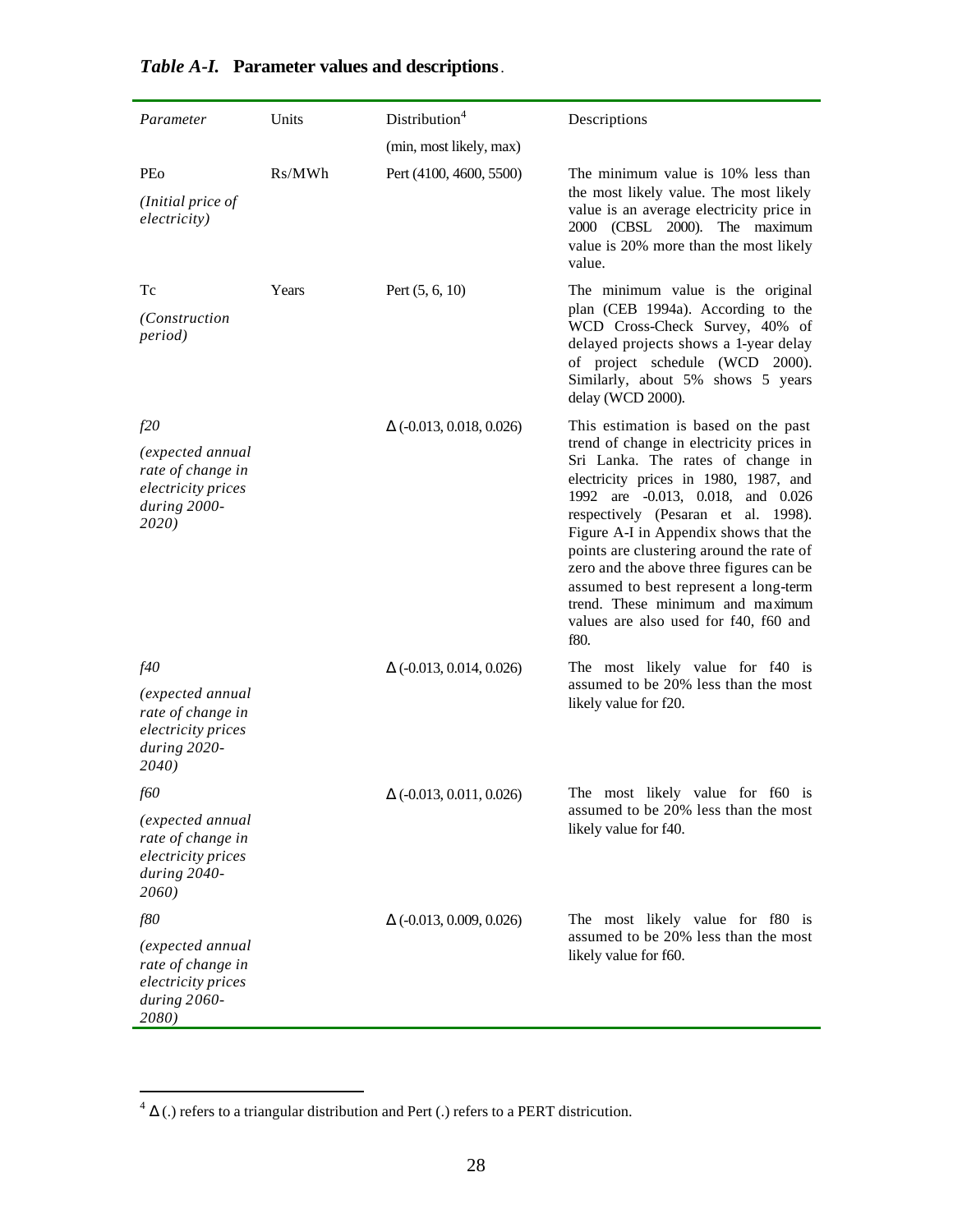| a<br>(parameter which<br>describes the<br>location of the<br>peak of the<br>distribution for<br>the construction<br>cost)                              |            | Pert $(0.2, 0.7, 0.8)$ | The peak is more likely to come near<br>the end of the construction period than<br>the beginning. See Figure A-II in<br>Appendix.                                                                                                                                                                                                                                                                                                                     |
|--------------------------------------------------------------------------------------------------------------------------------------------------------|------------|------------------------|-------------------------------------------------------------------------------------------------------------------------------------------------------------------------------------------------------------------------------------------------------------------------------------------------------------------------------------------------------------------------------------------------------------------------------------------------------|
| <b>TCC</b><br>(total<br>construction cost)                                                                                                             | <b>GRs</b> | Pert (19, 25, 27)      | The minimum value is the planned<br>figure (CEB 1994a). 70 hydropower<br>projects commissioned between 1915<br>and 1986 financed by the World Bank<br>show average cost overruns of about<br>30% (Bacon and Besant-Jones 1998).<br>Average cost overruns for large dams<br>excluding extreme cases are 40%<br>(WCD 2000).                                                                                                                             |
| b<br><i>(parameter which)</i><br>describes the<br>location of the<br>peak of the<br>distribution for<br>the resettlement<br>cost)                      |            | Pert $(0.2, 0.3, 0.5)$ | The peak is more likely to come near<br>the beginning of the construction<br>period than the end. See Figure A-III<br>in Appendix.                                                                                                                                                                                                                                                                                                                    |
| S<br>(parameter which<br>describes the<br>location of the<br>peak of the<br>distribution<br>for number of<br>workers' death<br>/injuries)              |            | Pert $(0.1, 0.5, 0.8)$ | Assuming the peak of the distribution<br>is at the beginning while completing<br>fundamental work for the minimum<br>value. Assuming more complicated<br>and large scale-dangerous work is<br>carried out in the middle of the<br>construction period for the most likely<br>value. Assuming the peak of the<br>distribution is towards the end of the<br>construction period for the maximum<br>value.                                               |
| g<br>(parameter which<br>describes the<br>proportion of<br>energy generated<br>by coal in the best<br>alternative<br>scenario (coal +<br>gas turbine)) |            | Pert $(0.8, 0.98, 1)$  | For the minimum value, assuming a<br>minimum 80% of power would be<br>generated by coal in<br>the best<br>alternative scenario. This is because<br>coal is currently the dominant fossil<br>fuel power generation technique in Sri<br>Lanka. The most likely value is based<br>on the current best alternative scenario<br>(CEB 1994a). Assuming all the energy<br>is generated by coal in the best<br>alternative scenario for the maximum<br>value. |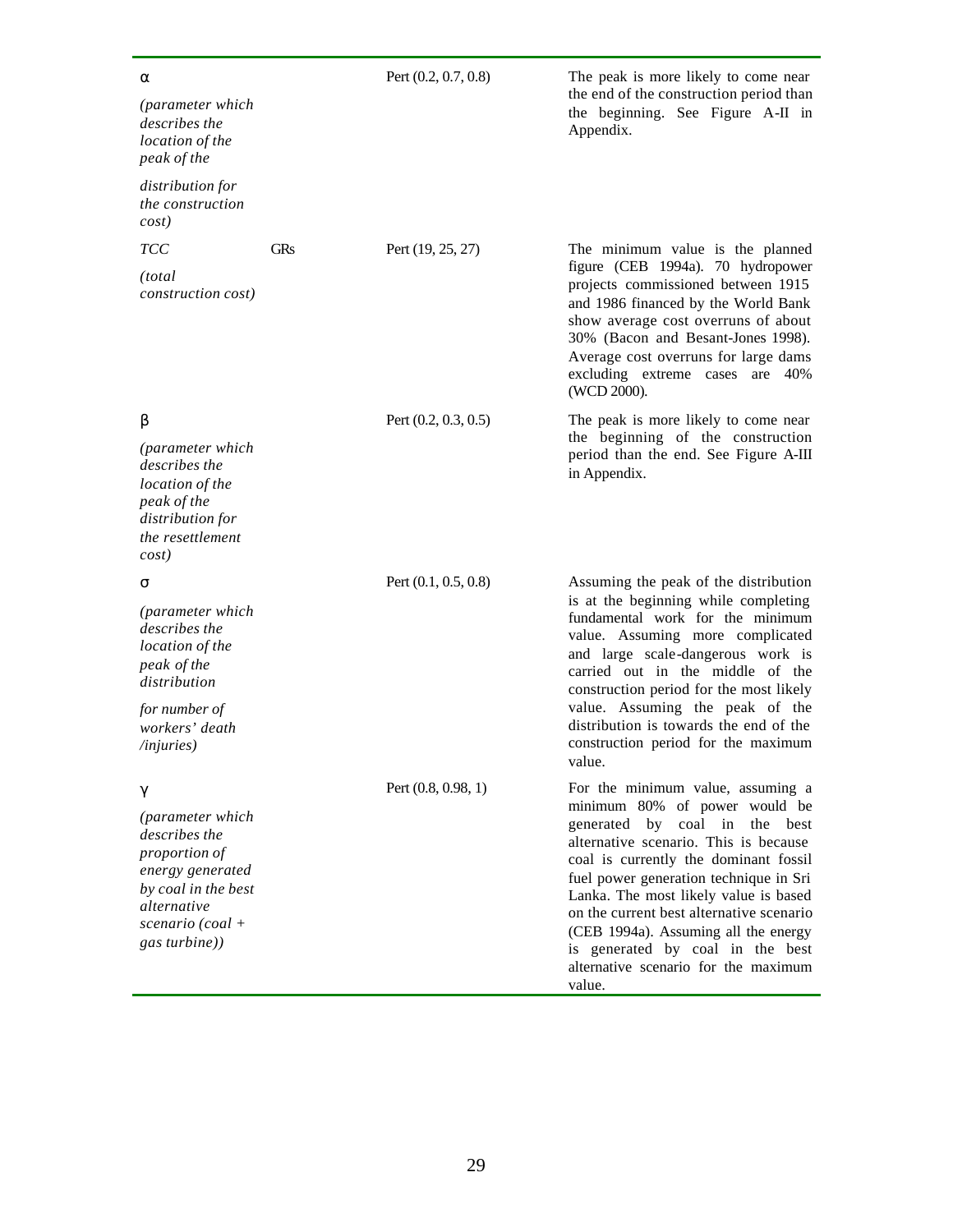| BC<br>(benefit of<br>avoiding air<br>pollution due to<br>coal power)                    | Rs/KWh     | Pert (0.06, 1.37, 1.39)   | The minimum value is the damage<br>cost caused by NO <sub>x</sub> (the lowest<br>among four pollutants, NOx, $SO_2$ ,<br>particulates, and CO <sub>2</sub> ) emitted by coal<br>power in the best alternative scenario<br>(CEB 1994a). The most likely value is<br>the total damage cost caused by air<br>pollution (SO <sub>2</sub> , NO <sub>x</sub> , particulates, and<br>$CO2$ ) emitted by coal power in the best<br>alternative scenario (CEB 1994a). The<br>maximum value is the damage cost<br>Damage caused by air pollution<br>emitted by general thermal power<br>generation (CEB 1994a).                                                                              |
|-----------------------------------------------------------------------------------------|------------|---------------------------|------------------------------------------------------------------------------------------------------------------------------------------------------------------------------------------------------------------------------------------------------------------------------------------------------------------------------------------------------------------------------------------------------------------------------------------------------------------------------------------------------------------------------------------------------------------------------------------------------------------------------------------------------------------------------------|
| ВG<br>(benefit of<br>avoiding air<br>pollution due to<br>gas turbine)                   | Rs/KWh     | Pert (0.004, 1.14, 1.39)  | The minimum value is the damage<br>cost caused by particulates (the lowest<br>among four pollutants, particulates,<br>$SO_2$ , NOx, and $CO_2$ ) emitted by gas<br>turbines in the best alternative scenario<br>(CEB 1994a). The most likely value is<br>the total damage cost caused by air<br>pollution emitted by gas turbines in<br>the best alternative scenario (CEB<br>1994a). The maximum value is the<br>damage cost caused by air pollution<br>emitted by general thermal power<br>generation (CEB 1994a).                                                                                                                                                               |
| EL<br><i>(economic losses</i> )<br>due to inundation<br>of land in the<br>project area) | GRs/year   | Pert(0.0017,0.002,0.0021) | The inundation effect is supposed to<br>be low as the project is a run-of-the-<br>river type. Assuming 20% lower than<br>the estimated value since productivity<br>of the affected land is considered to be<br>low for the minimum value (CEB<br>1994a). Assuming 5% less land is<br>inundated than the estimated value for<br>the most likely value. Tea land will be<br>mainly affected by the project due to<br>the various project structures. The<br>maximum area of affected tea land is<br>estimated at 50ha in total. Annual<br>monetary losses due to inundation are<br>estimated as 42000Rs/ha/year. This<br>rate is used for the maximum value<br>(CEB 1994; CEB 1987). |
| TRE<br>(total resettlement<br>cost)                                                     | <b>GRs</b> | Pert (0.33, 0.45, 0.5)    | The minimum value is the planned<br>1994a).<br>The<br>figure<br>(CEB)<br>actual<br>number of resettled people is 35%<br>higher than the estimated figure<br>according to the WCD Cross-Check<br>Survey (WCD 2000). The actual<br>number is 47% higher than the<br>estimated figure among the projects<br>financed by the World Bank (World<br>Bank 1996).                                                                                                                                                                                                                                                                                                                          |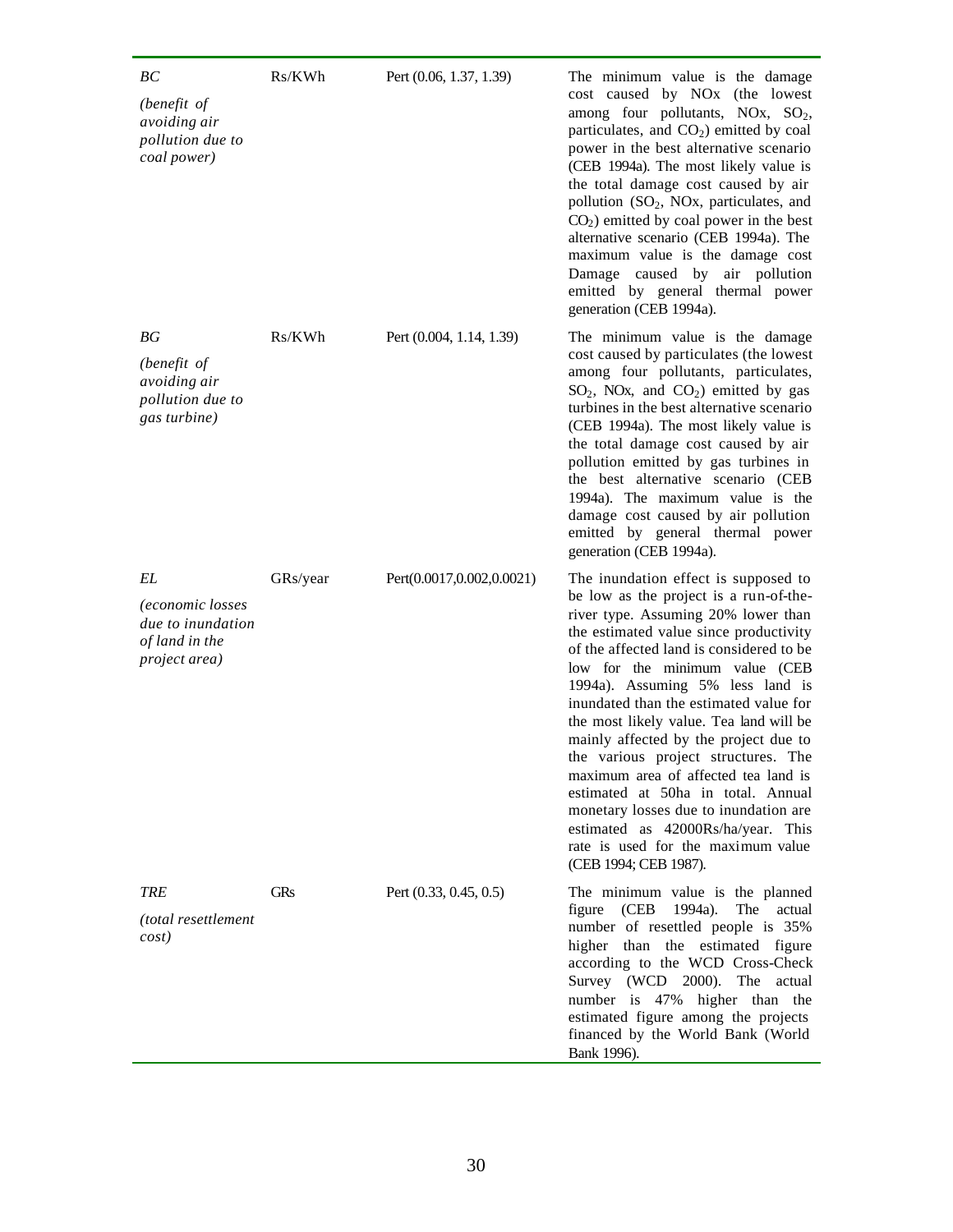| RS<br>(per capita<br>tourists receipts<br>in the<br>Dam site) | Rs/year    | Pert(38000,42000, 63000) | The minimum value is 10% ess than<br>the most likely value by assuming that<br>local tourists spend less. The most<br>likely value is the per capita tourist<br>receipts in Sri Lanka. (CBSL 1998).<br>The maximum value is 50% more than<br>the most likely value by assuming that<br>foreign tourists spend more.                                                                                                                                                                                                                                   |
|---------------------------------------------------------------|------------|--------------------------|-------------------------------------------------------------------------------------------------------------------------------------------------------------------------------------------------------------------------------------------------------------------------------------------------------------------------------------------------------------------------------------------------------------------------------------------------------------------------------------------------------------------------------------------------------|
| GC<br><i>(generation</i><br>capacity)                         | GW         | Pert (0.1, 0.14, 0.15)   | The current planned installed capacity<br>is 0.15 GW (CEB 1994a). The energy<br>output of Victoria Dam in Sri Lanka is<br>about 31% lower than the planned<br>figure (WCD 2000). The WCD Cross-<br>Check Survey shows that over half of<br>the projects in the sample generate less<br>power than the planned figure. The<br>most likely case is 10% below the<br>target (WCD 2000).                                                                                                                                                                  |
| ОМС<br>(operation &<br>maintenance cost)                      | Rs/kW/year | Pert (1300, 1700, 1800)  | The minimum value is the planned<br>figure of 1300 Rs/kW/year (CEB<br>1994a). The same rates are used as for<br>TCC, that is 30% and 40% more than<br>the planned figure for the most likely<br>and maximum values respectively.                                                                                                                                                                                                                                                                                                                      |
| <b>VD</b><br><i>(value estimate)</i><br>for deaths)           | MRs/death  | Pert (33, 60, 550)       | This minimum value is obtained from<br>China's<br>Three Gorges Dam<br>the<br>Project. A wife of a worker who was<br>killed by a construction accident<br>claimed \$418,116 for compensation<br>(China News Service 13 October<br>2000). The most likely value is the<br>estimated value of a statistical life<br>obtained from regression analysis<br>using the data from India (Shanmugam<br>2000). The maximum value is the<br>maximum value of the range of the<br>recent estimate of a statistical life in<br>developed countries (Viscusi 1993). |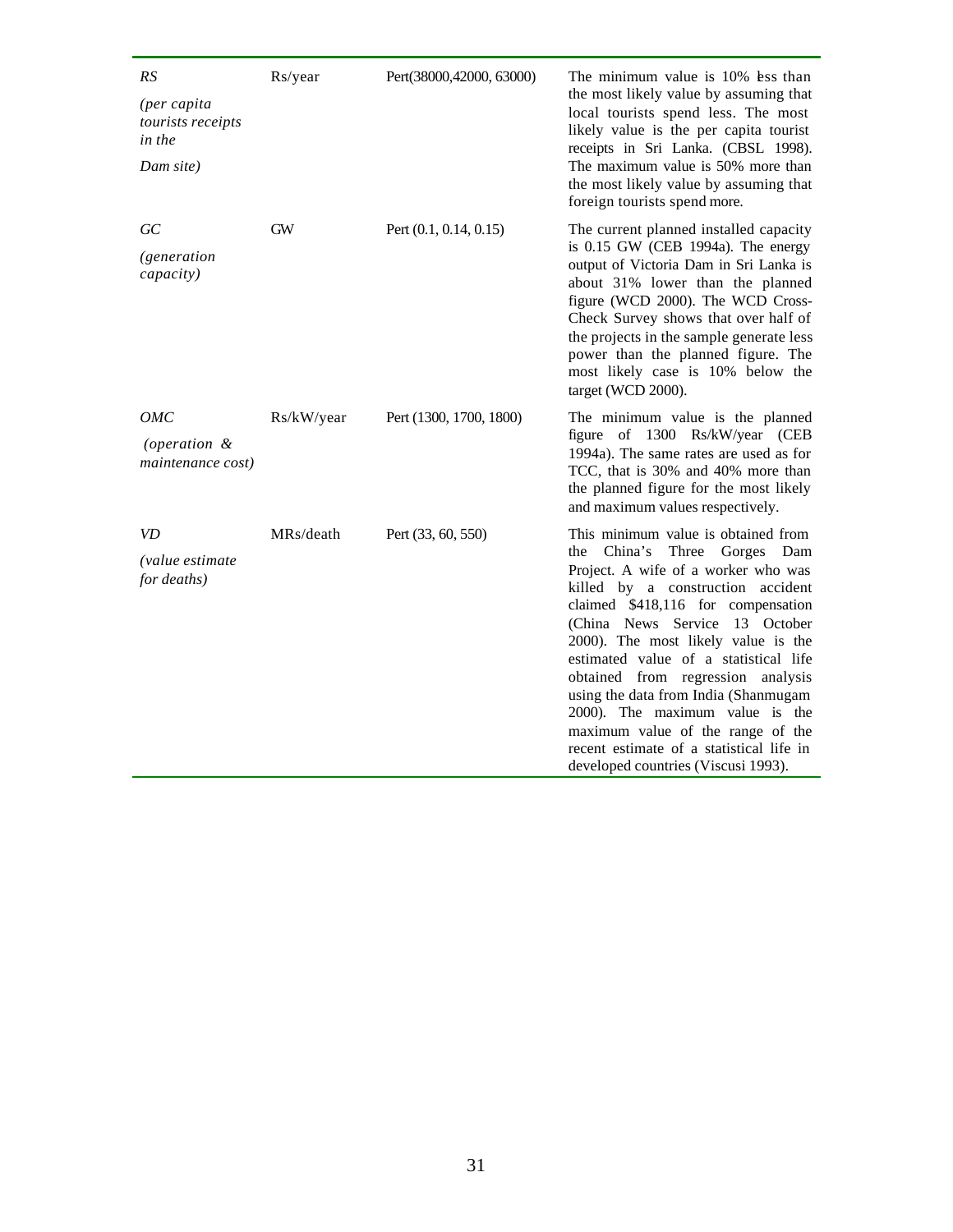| VM<br><i>(value estimate)</i><br>for injuries)                                                                 | MRs/injury        | Pert (0.009, 0.03, 3.3)     | The minimum value is the minimum<br>value of the estimated range of the<br>statistical injury values obtained from<br>regression analysis using the data from<br>India (Shanmugam 2000). The most<br>likely value is the maximum value of<br>the estimated range of the statistical<br>injury values obtained from regression<br>analysis using the data from India<br>(Shanmugam 2000).<br>The maximum<br>value is the average estimated value of<br>injury from developed countries in the<br>past studies (Shanmugan 2000). |
|----------------------------------------------------------------------------------------------------------------|-------------------|-----------------------------|--------------------------------------------------------------------------------------------------------------------------------------------------------------------------------------------------------------------------------------------------------------------------------------------------------------------------------------------------------------------------------------------------------------------------------------------------------------------------------------------------------------------------------|
| DCR<br>(estimated<br>annual number of<br>deaths during the<br>construction<br>$period)^5$                      | Deaths/ $GW/yr^6$ | $\Delta$ (0.3, 0.8, 1.9)    | The minimum value is the estimated<br>value for the Hoover Dam in US<br>(Inhaber 1982; Easton Express 1979).<br>The most likely value is the estimated<br>value in the Canadian Ontario case<br>(Inhaber 1982; Morison 1977). The<br>maximum value is the estimated value<br>the<br>French hydropower<br>in<br>case<br>(Inhaber 1982; Potier 1969).                                                                                                                                                                            |
| <b>MCR</b><br><i>(estimated)</i><br>annual number of<br>injuries during<br>the construction<br><i>period</i> ) | Injuries/GW/yr    | $\Delta(170, 310, 340)$     | The minimum value is assumed to be a<br>half of the Inhaber's estimate below<br>technology has<br>since<br>improved<br>compared to the time when these<br>figures were estimated. Technology<br>improvements<br>such<br>as<br>better<br>equipment or facilities are likely to<br>reduce the number of accidents. The<br>most likely value is 10% less than the<br>estimate<br>Inhaber's<br>below.<br>The<br>maximum value is the estimated value<br>for the past projects (Inhaber 1982;<br>Potier 1969).                      |
| DCR'<br><i>(estimated)</i><br>annual number of<br>deaths during the<br>O&M period)                             | Deaths/GW/yr      | $\Delta$ (0.32, 0.57, 0.63) | The minimum value is assumed to be a<br>half of the Inhaber's estimate below<br>since technology has improved. The<br>most likely value is 10% less than the<br>estimate<br>Inhaber's<br>below.<br>The<br>maximum value is the estimated value<br>for the past projects (Inhaber 1982;<br>Potier 1969).                                                                                                                                                                                                                        |

<sup>&</sup>lt;sup>5</sup> The construction workforce is estimated to be 1000 persons on average, and 2000 persons during the peak period (CEB, 1994a).<br><sup>6</sup> Number of accidents (deaths/injuries) is likely to increase as construction period becomes longer.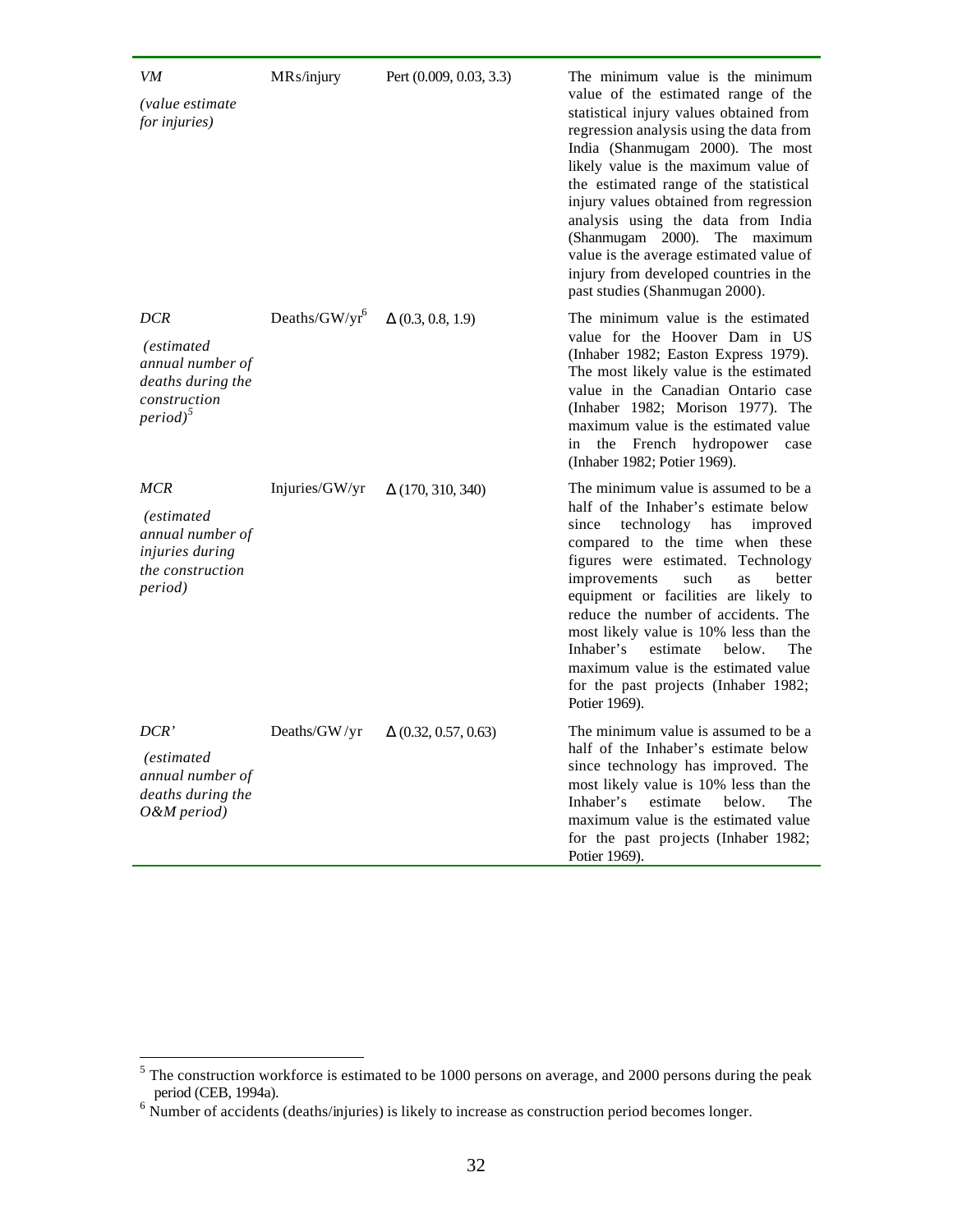| MCR'<br><i>(estimated)</i><br>annual number of<br><i>injuries during</i><br>the $O\&M$ period) | Injuries/GW/yr | $\Delta$ (7, 12, 13)    | The minimum value is assumed to be a<br>half of the Inhaber's estimate below<br>since technology has improved. The<br>most likely value is 10% less than the<br>Inhaber's<br>estimate<br>below.<br>The<br>maximum value is t he estimated value<br>for the past projects (Inhaber 1982;<br>Bertoletta and Fox 1974).                                                                                                                                                                                                                                                                                                          |
|------------------------------------------------------------------------------------------------|----------------|-------------------------|-------------------------------------------------------------------------------------------------------------------------------------------------------------------------------------------------------------------------------------------------------------------------------------------------------------------------------------------------------------------------------------------------------------------------------------------------------------------------------------------------------------------------------------------------------------------------------------------------------------------------------|
| a<br>(annual rate of<br>decline in power<br>generation due to<br>sedimentation) <sup>7</sup>   |                | Pert $(0, 0.001, 0.03)$ | Assuming no sedimentation problem<br>for the minimum value, since it is not<br>a significant issue in the UKHP case<br>according to CEB (1994a). However,<br>this issue involves huge uncertainty.<br>The samples examining the rate of loss<br>of active storage due to sedimentation<br>in the WCD Cross-Check Survey are<br>clustering around a line of 0.1%<br>annual loss $(WCD 2000)^8$ . The<br>maximum value is the maximum<br>annual rate of loss of active storage<br>due to sedimentation in the WCD<br>Cross-Check Survey. A relatively high<br>rate is set in order to challenge project<br>optimism (WCD 2000). |

<sup>&</sup>lt;sup>7</sup> Experiences of dams worldwide in the past show that sedimentation problems are common issues. See for

example, WCD (2000); Smith (1999); Dixon (2000); Leopold (1998); Chunhong (1995).<br><sup>8</sup> A sample of 47 dams is chosen, and age of dams against % active storage loss is plotted. See Figure 2.14 in WCD (2000) p.65. Assuming storage volumes and power generations have a positive linear relationship.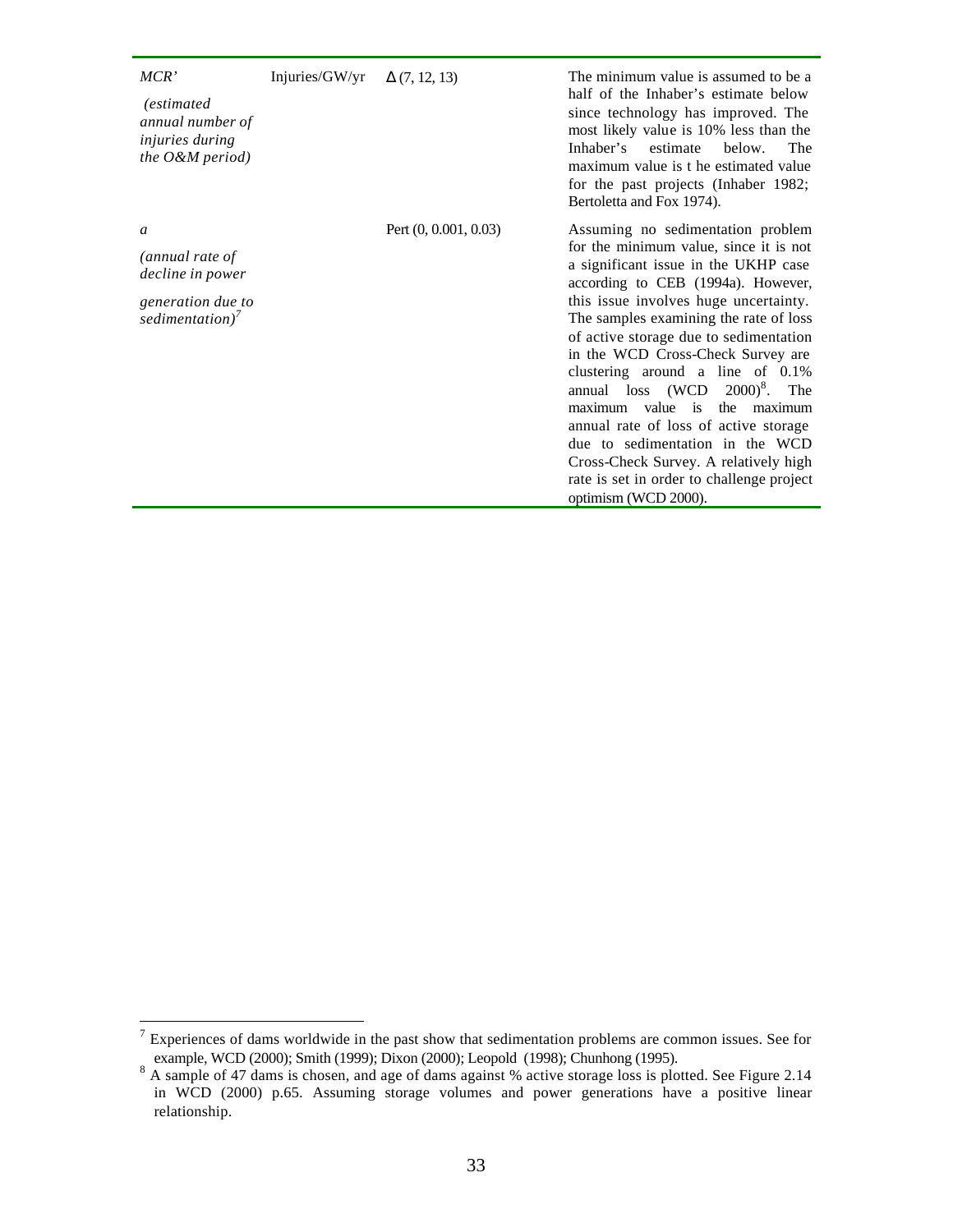



Source: Pesaran et al. (1998)

*Figure A-II.* **Distribution of the construction cost**.



Source: CEB (1994a)

<sup>&</sup>lt;sup>9</sup> The rate of changes in Sri lanka Electricity Constant 1992 prices (Rs/TOE) between 1973-1992.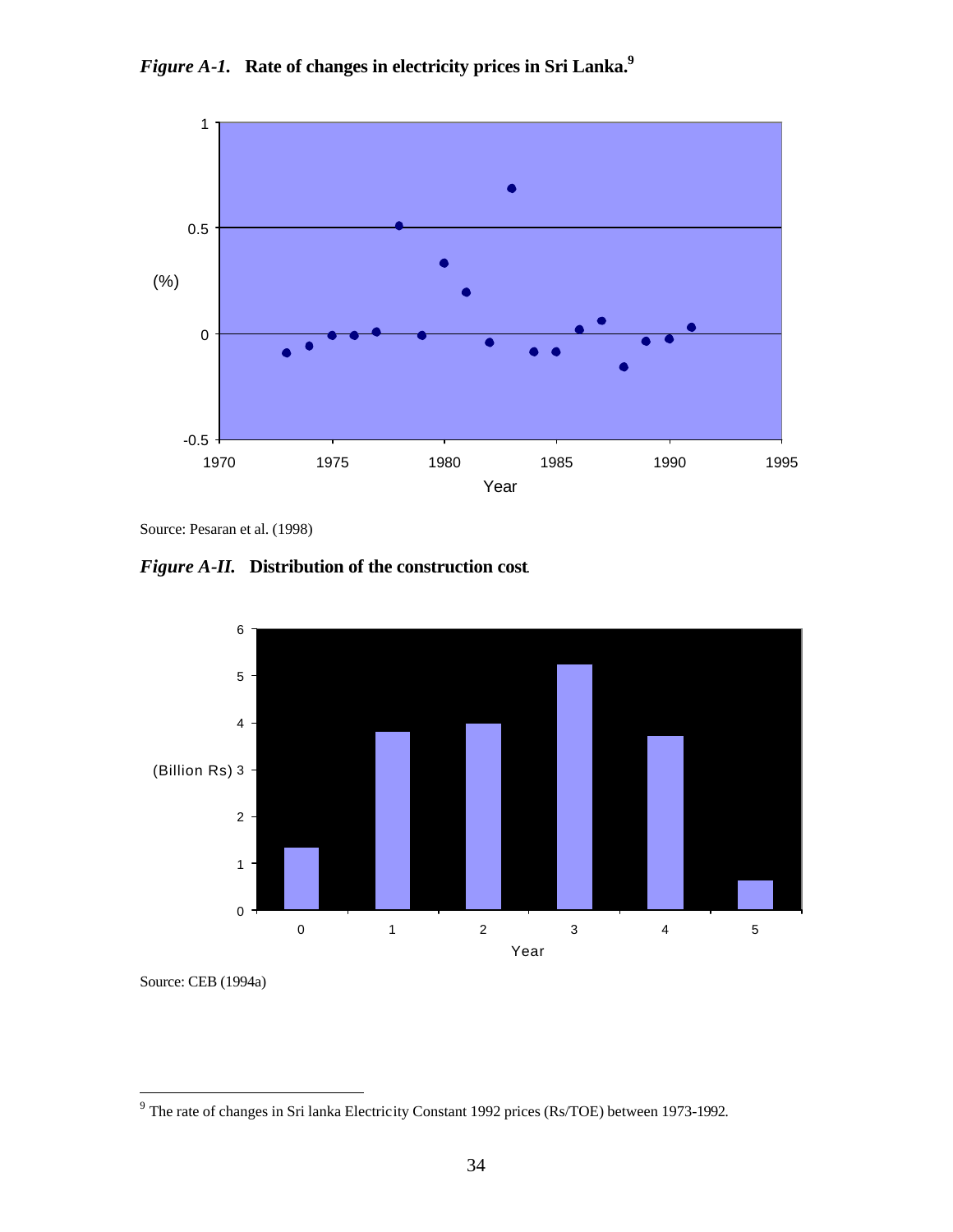



Source: CEB (1994a)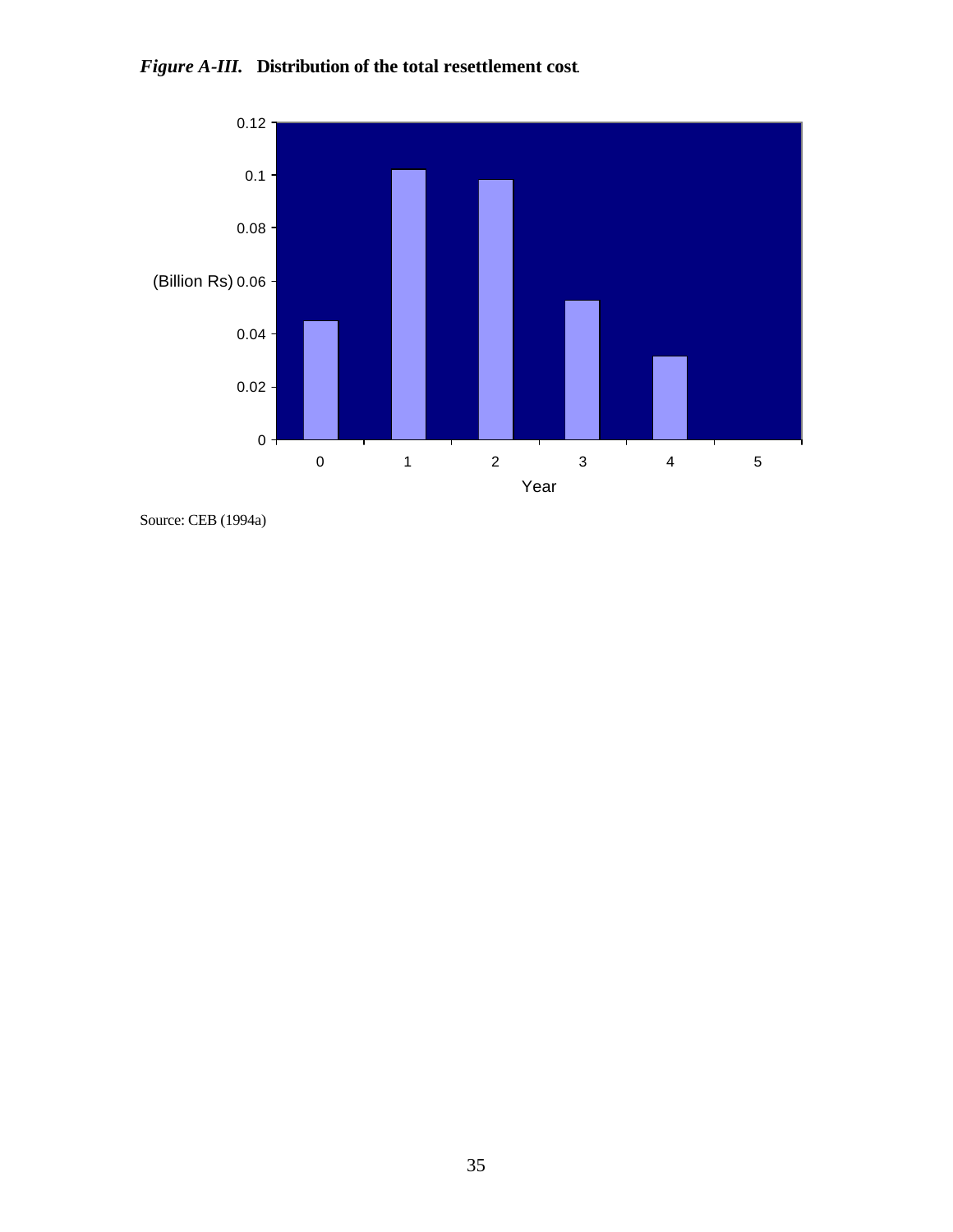## **References**

- Ackerman, W.C. et al. (1973), 'Manmade lakes: their public and environmental effects', *Geographical*
- *Monograph* **17**, American Geographical Union, Washington DC

Acocella, N. (1998), *The Formations of Economic Policy,* CUP

ADB (2000), *Summary Environmental Impact Assessment ASE Kelenitissa power plant (163MW) in the Republic of Sri Lanka*

Azar, C. (1994), 'The marginal cost of CO2 emissions' *Energy* **19**, 1255-1261

- Bacon, R.W. and J.E. Besant-Jones (1998), 'Estimating Construction Costs and Schedules: Experiences with Power Generation Projects in Developing Countries', *Energy Policy* **26** (4), 317-333
- Battelle (1998), *China's Electric Power Option: An analysis of economic and environmental costs*, Battelle Memorial Institute
- Bertolett, A.D. and R.J. Fox (1974), 'Accident rate sample favors *Nuclear', Electrical World* **15**, 40-43
- Bojo, J., K.G. Maler and L. Unemo (1992), *Environment and Development: An Economic Approach*, Kluwer Academic Publishers
- Bradford, D.F. (1997), 'On the issues of Benefit-Cost reasoning in choosing policy toward global climate change', *NBER Working Paper*
- Broome, J. (1993), 'Discounting the future', *University of Bristol Department of Economics Discussion Paper*
- CBSL (1998), *Annual Report Central Bank of Sri Lanka*
- CBSL (2000), *Monthly Bulletin Central Bank of Sri Lanka*, *March*
- CEB (1987), *Masterplan for electricity supply in Sri Lanka*, 1 July
- CEB (1994a), *Environmental Impact Assessment for the UKHP*

CEB (1994b), *EIA of Clay Extraction and Blanketing of Samanalawewa Reservoir for leakage mitigation*

- CEB (1999), *Long Term Generation Expansion Plan 1999-2013*
- Chunhong, H. (1995), 'Controlling Sedimentation Problem in China', *Hydropower & Dams March*, 50-52
- Cline, W.R. (1992), *The Economics of Global Warming*, Institute for International Economics, Washington DC

De Silva, M. (1992), 'Sri Lanka: Praying for Rain' *Far Eastern Economic Review*, Hong Kong, May 28 Dixon, D.A. (2000), 'A Growing Problem' *International Water Power and Dam Construction*, May 23-25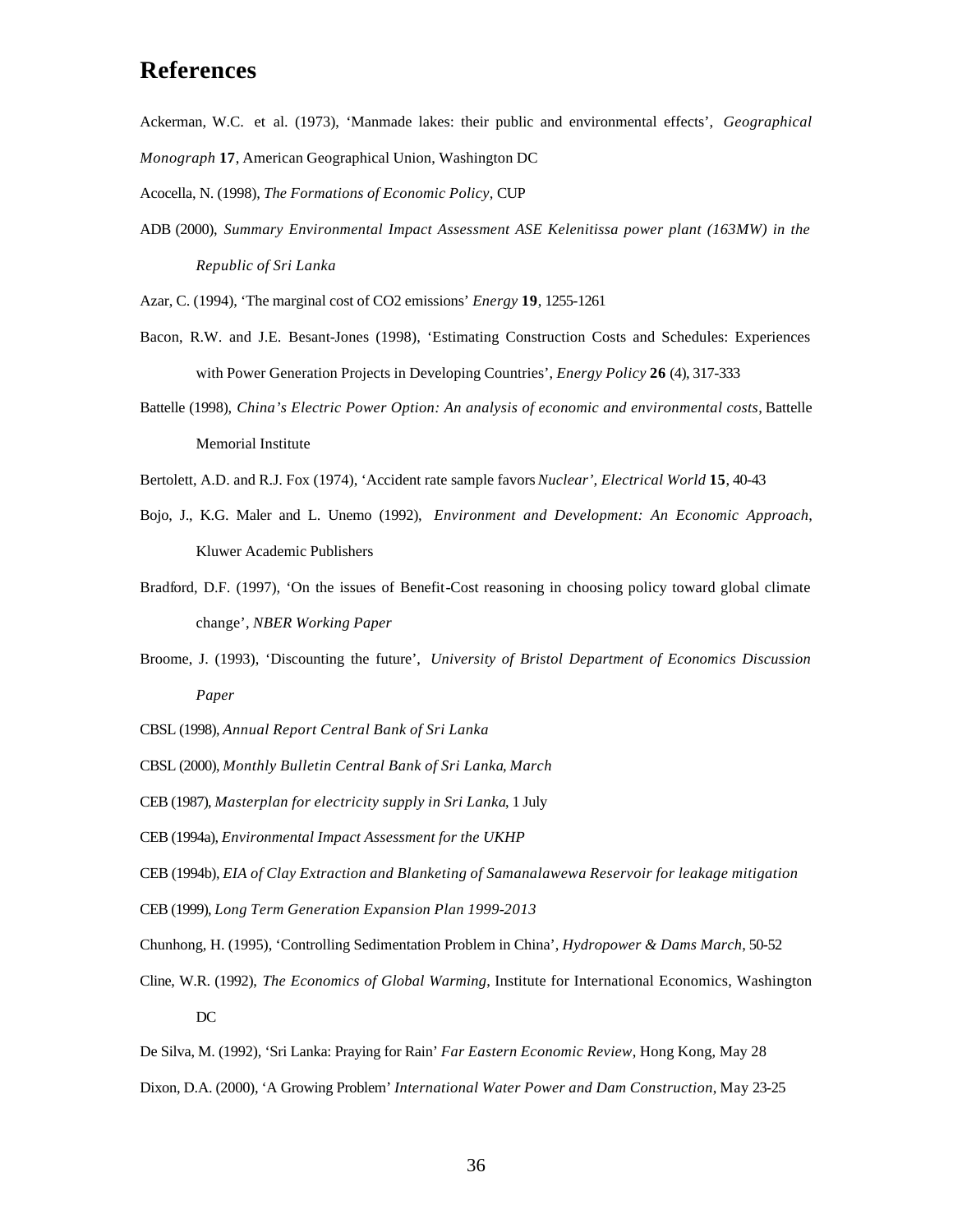- Fankhauser, S. (1994), 'The social costs of greenhouse gas emission: an expected value approach', *The Energy Journal* **15** (2), 157-184
- Farvan, M.T. and J.P., Milton ed. (1973), *The careless technology: ecology and international development*, Natural History Press, NY
- Goldsmith, E. and N., Hildyard ed., (1984), *The social and environmental effects of large dams*, Wadenbridge Ecological Center
- Harley, N. (1992), 'Are there Environmental Limits to Cost Benefit Analysis', *Environmental & Resource Economics* **2** (1), 33-60
- Harvey, C.M. (1994), 'The reasonableness of non-constant discounting', *JPE* **53**, 31-51
- Inhaber, H. (1982), *Energy Risk Assessment*, Gordon and Breton Science Publishers
- Kohli, K.N. (1998), *Economic Analysis of Investment Projects*, Oxford University Press
- Leoplold, L. (1998), 'Sediment Problems at the Three Gorges Dam' in Qing, D., ed., (1998), *The River Dragon Has Come!,* M.E.Sharpe
- Lind, R.C. ed., (1982), *Discounting for Time and Risk in Energy Policy* Resources for the Future, Washington
- Merrett, S. (1997) *Introduction to the Economics of Water Resources*, UCL Press
- MOF (1990), *Energy in China*, The Ministry of Energy Press, Beijing
- Morison, W.G (1977), 'Director, Design, and Development' *Ontario Hydro Toronto personal communication*
- Munasinghe, M. (1993), 'Incorporating Environmental Economics and Sustainable Development', *World Bank Environmental paper* **3**, The World Bank
- Munasinghe, M., ed. (1995), 'Global Climate Change: Economic and Policy Issues' *World Bank Environmental Paper* **12**, Washington DC
- Olsthoon, X., et al. (1999), 'CBA of European Air Quality targets for SO2, NO2, fine and suspended particulate matters in cities', *Environmental & Resource Economics* **14** (3), 333-351
- Palisade (2000), *Guide to using @RISK Version 4*, Palisade
- Pesaran, M.H., R.P. Smith, and T. Akiyama (1998), *Energy Demand in Asian Developing Economies*, Oxford University Press, 226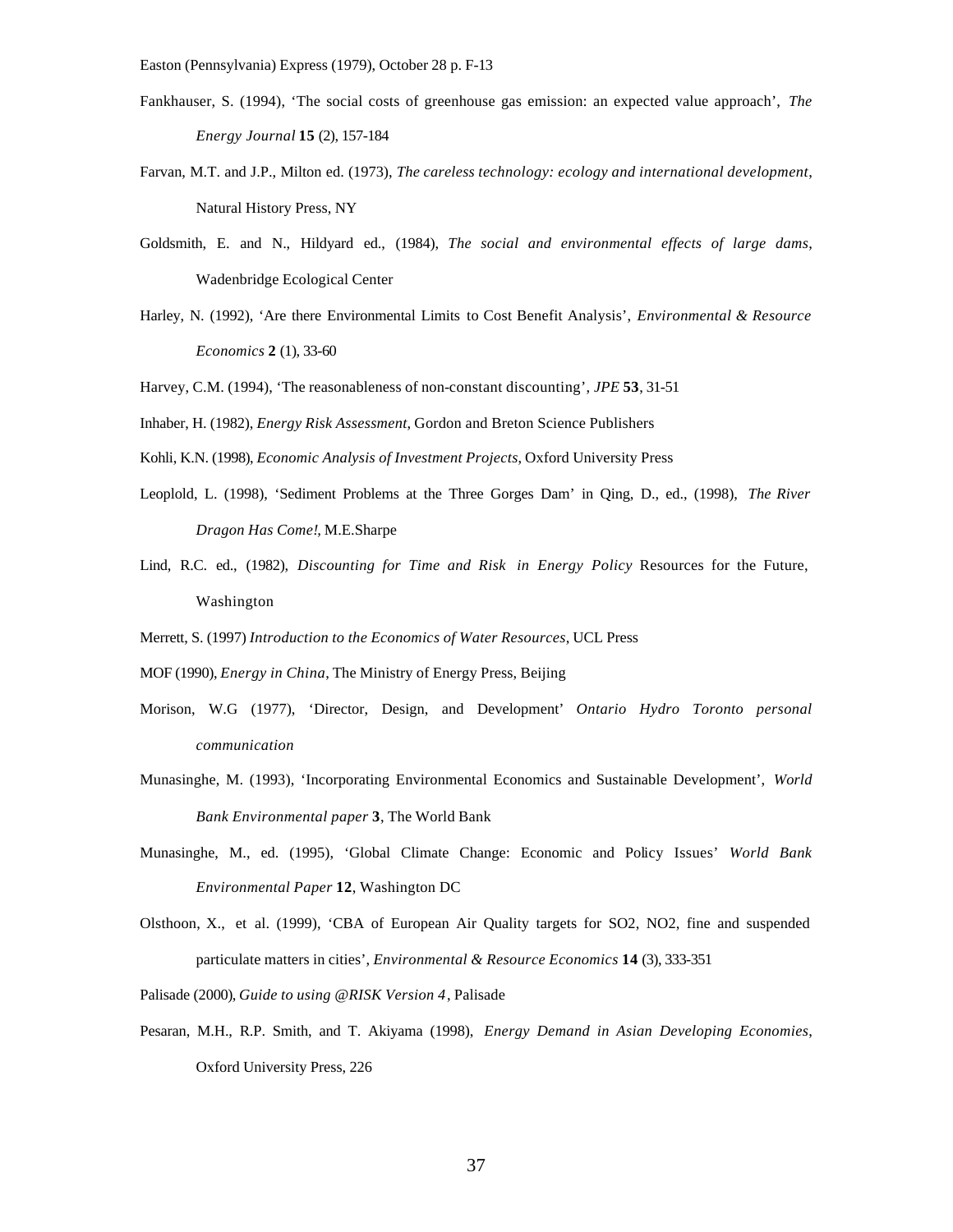- Plambeck, E.L. and C. Hope (1996) 'PAGE95 An updated valuation of the impacts of global warming' *Energy Policy* **24** (9) 783-793
- Plambeck, E.L., C. Hope and J. Anderson (1997), 'The PAGE95 model: Integrating the science and economics of global warming', *Energy Economics* **19**, 77-101,

Potier, M. (1969), *Energie et Sciente* Morton and Cie, Paris

- Price, C. (1993), *Time, Discounting & Value*, Blackwell
- Shanmugam, K.R. (2000), 'Valuations of Life and Injury Risks; Empirical Evidence from India', *Environmental and Resource Economics* **16**, 379-389
- Smith, R. (1999), 'Reduction in Useful Capacity of Maghreb *Dam'*, *ICID British Section News and Views*  29, Winter 13
- Sterner, T. (1994), 'Discounting in a World of Limited Growth', *Environmental & Resource Economics* **4**, 527-534
- Sullivan, M.E. (1995), 'The Three Gorges Dam Project: The need for a comprehensive assessment', *The Georgetown International Environmental Law Review* **8** (109), 109-140
- Thosmas, D.H.L and W.H. Adams (1999), 'Adapting to Dams: Agrarian change downstream of the Tiga Dam, Northern Nigeria', *World Development* **27** (6), 919-935
- Viscusi, W.K. (1993), 'The value of Risks to Life and Limb' Journal of Economic Literature **31**, 1912-1946
- Walshe, G. and P. Daffern (1990), *Managing CBA*, Macmillan
- Wang, C. (1993), 'Comprehensive assessment of the ecological and environmental impacts of the Three Gorges Project' in Luk, S.H. and J. Whitney, ed., (1993), *Megaproject: A Case Study of China's Three Gorges* Project, M.E.Sharpe
- Wang, J. (1993), 'How much investment is required by the Three Gorges project?' in Luk, S.H. and J. Whitney, ed., (1993), *Megaproject: A Case Study of China's Three Gorges* Project, M.E.Sharpe Wijeratne, M.A. (1996), 'Vulnerability of Sri Lanka tea production to global climate change' *http://www.ccasia.teri.res.in/country/sri/pub/abs.1*
- Winpenny, J.T. (1991), *Valuing for the Environment*, Overseas Development Institute
- Withanage, H (1998), 'Upper Kotmale Hydro Project. Will it be another disaster?' presented at the *WCD Regional Consultation Sri Lanka December 1998*